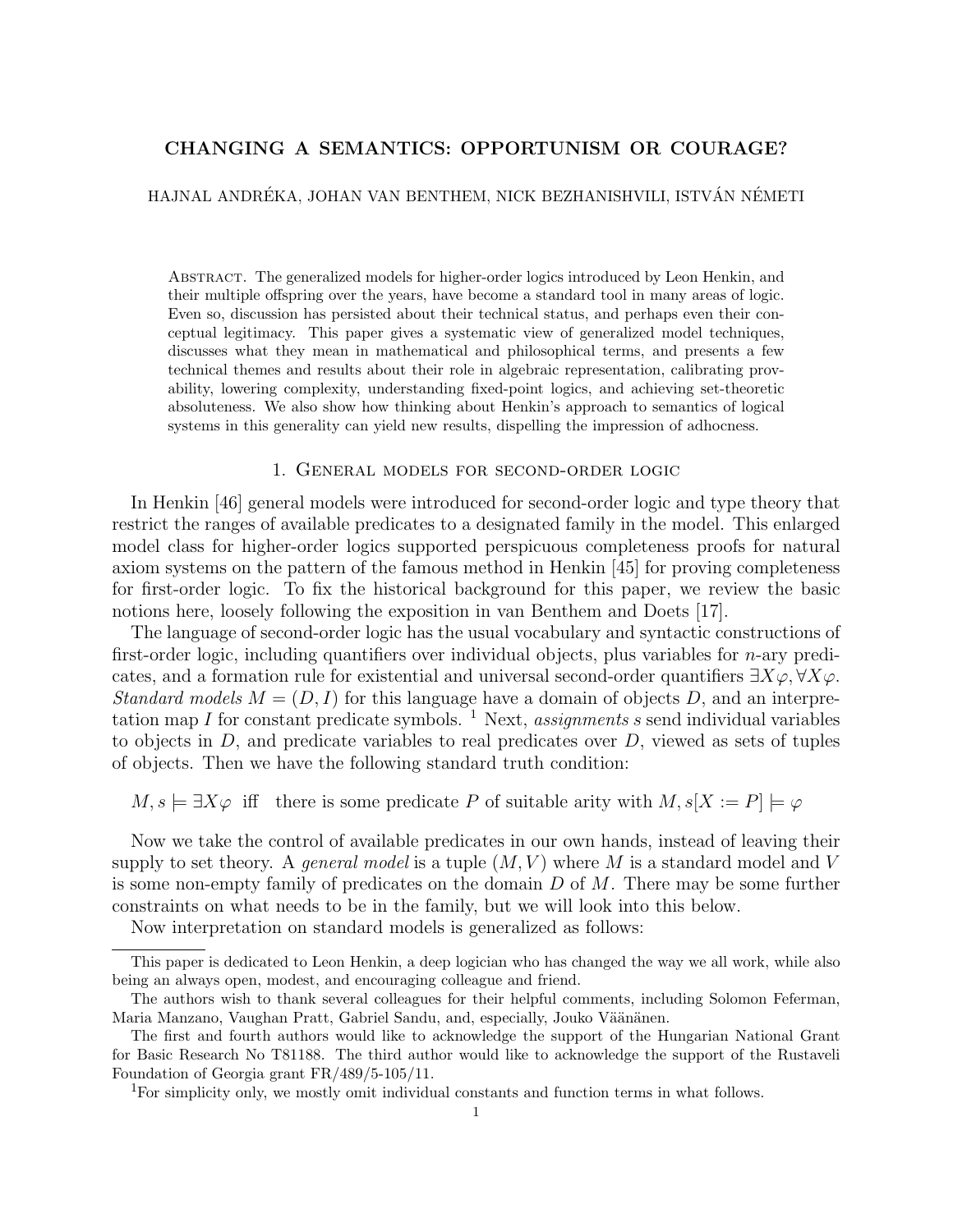$M, s \models \exists X \varphi$  iff for some predicate P in V of suitable arity:  $M, s[X := P] \models \varphi$ 

Henkin [46] proved the following seminal result:

Theorem 1.1. Second-order logic is recursively axiomatizable over general models.

This can be shown by adapting a Henkin-style completeness proof for first-order logic.

However, another insightful road for obtaining Thm. 1.1 is via translation into many-sorted first-order logic.<sup>2</sup> Consider a first-order language with two sorts: 'objects' and 'predicates', each with their own set of variables. In addition, the domains are connected by a special predicate  $Exp$  saying that object x belongs to predicate p. Now we can translate the language of second-order logic into this two-sorted first-order language via a straightforward map  $\tau$ . The clauses for the logical operators are obvious, with ∃x going into the object domain, and  $\exists X$  into the predicate domain. At the atomic level, the translation is as follows:

$$
Xy
$$
 goes to  $EyX$ 

In addition, we state one principle that makes predicates in the two-sorted first-order language behave like real set-theoretic predicates in general models:

Extensionality  $(EXT) \quad \forall pq : (p = q \leftrightarrow \forall x (Exp \leftrightarrow Exq))$ 

**Proposition 1.2.** For all second-order formulas  $\varphi$ ,  $\varphi$  is valid on all general models iff  $\tau(\varphi)$ follows from EXT on all models for the two-sorted first-order language.

The proof is obvious except for one observation. Interpretations for 'predicate variables' p in two-sorted first-order models  $M$  can be arbitrary objects in the domain. But Extensionality allows us to identify such objects p one-to-one with the sets  $\{x \mid Exp$  in M.

As a result of this embedding, the validities of second-order logic over general models are axiomatizable, and by inspecting details, one can extract an actual axiomatization close to that of two-sorted first-order logic. Moreover, this correspondence can be modulated. We can drop Extensionality if we want even more generalized models, where we give up the last remnant of set theory: namely, that predicates are identified with their set-theoretic extensions. This generalization fits well with intensional views of predicates as concepts or procedures, that occur occasionally in logic and more often in philosophy.

But more common in the logical literature is the opposite direction, an even stronger form of set-theoretic influence, where we turn further second-order validities into constraints on general models. A major example is that one often requires the following schema to hold in its two-sorted first-order version:

# Comprehension

 $\exists X \forall y (Xy \leftrightarrow \varphi)$  for arbitrary second-order formulas  $\varphi$  with X not free in  $\varphi$ .

What this achieves in the above completeness proofs is enforcing the validity of what many people find a very natural version of the logical law of existential instantiation: <sup>3</sup>

<sup>&</sup>lt;sup>2</sup>In what follows in this section, merely for convenience, we shall deal with monadic second-order logic only, where second-order quantifiers run only over unary predicates, or sets.

<sup>&</sup>lt;sup>3</sup>Comprehension does make the strong philosophical assumption that logical constructions out of existing predicates deliver available predicates, something that might be debated.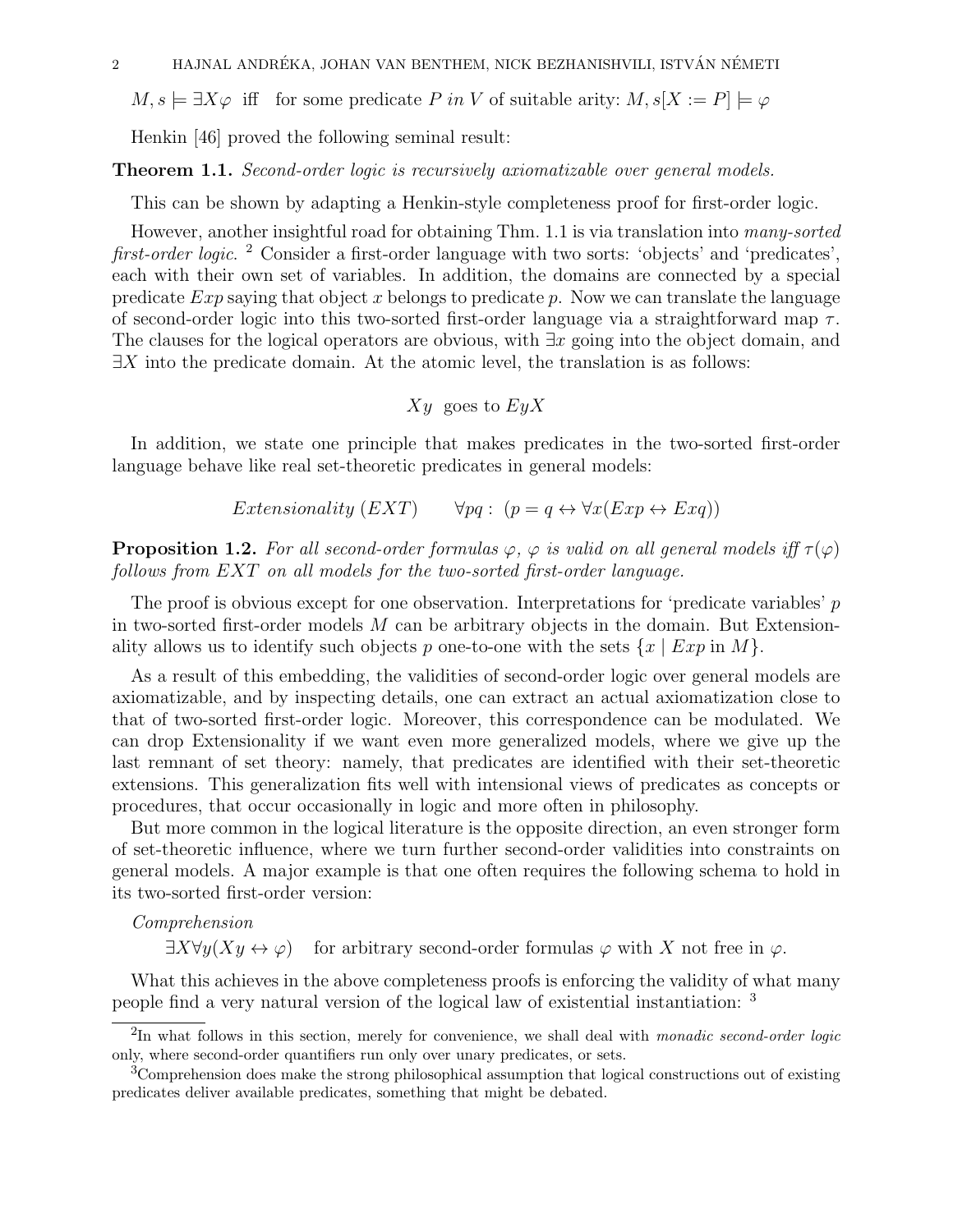$$
\varphi(\psi) \to \exists X \varphi(X)
$$

One can add many other constraints in this way without affecting completeness. One example is the object dual to Extensionality,  $\forall xy(x=y \leftrightarrow \forall p(Exp \leftrightarrow Eyp))$  that expresses a sort of 'Individuality' for objects in terms of available predicates.

How far are these first-order versions of second-order logic removed from the logic over standard models? The distance can be measured by means of one standard formula – as established by Montague [72].

Fact 1.3. A second-order formula is valid on standard models iff its first-order translation  $\tau\varphi$  follows from EXT plus the second-order formula  $\forall X\exists p\forall y(Xy \leftrightarrow Eyp)$ .

The newly added axiom tells us that all set-theoretic predicates lie represented in the first-order model. Amongst other things, this observation shows that, taking prenex forms, the full complexity of second-order logic resides in its existential validities.

The preceding results turn out to extend to both classical and intensional type theories (Gallin [36]) and other systems. For a modern treatment of the current range of generalized models for higher-order logics and related systems, we refer to Manzano [69, 70]. <sup>4</sup>

### 2. Clearing the ground: some objections and rebuttals

Before going to concrete technical issues, we set the scene by listing some perspectives on generalized models that can be heard occasionally in the logical community, if not read in the literature. <sup>5</sup> We do this mainly to clear away some rhetoric, before going to the real issues. For instance, the very term 'standard model' is already somewhat rhetorical, as it prejudges the issue of whether other models might also be natural, by depriving them of a neutral name, and making their pursuit 'non-standard' or 'deviant'. <sup>6</sup>

General models are often considered an ad-hoc device with little genuine content. This objection can be elaborated in several ways. One may hold that the natural semantics for second-order logic consists only of those models that have the full power set of the individual domain for their unary predicates, and likewise for higher arities. General models are then a proof-generated device lacking independent motivation and yielding no new insights about second-order logic. And there can be more specific objections as well. For instance, imposing comprehension as a constraint on general models smacks of circularity. In order to define the available predicates, we need to know what they are already, in order to understand the range of the second-order quantifiers in the comprehension principles. But objections can also run in another direction. The general model-based completeness proof for second-order

<sup>&</sup>lt;sup>4</sup>There is much more to second-order logic than the general perspective given here. In particular, deep results show that well-chosen fragments of second order logic, over well-chosen special classes of standard models, can have much lower complexity, and have surprising combinatorial content, for instance, in terms of automata theory: cf. Grädel, Thomas, Wilke, eds. [42].

<sup>&</sup>lt;sup>5</sup>In what follows, for brevity, we write 'general models' instead of 'generalized models'.

 ${}^{6}$ Sometimes, a little dose of linguistics suffices to dispel this rhetoric, e.g., by calling 'non-classical' logics 'modern' logics, or 'non-intended' models 'serendipitous' models.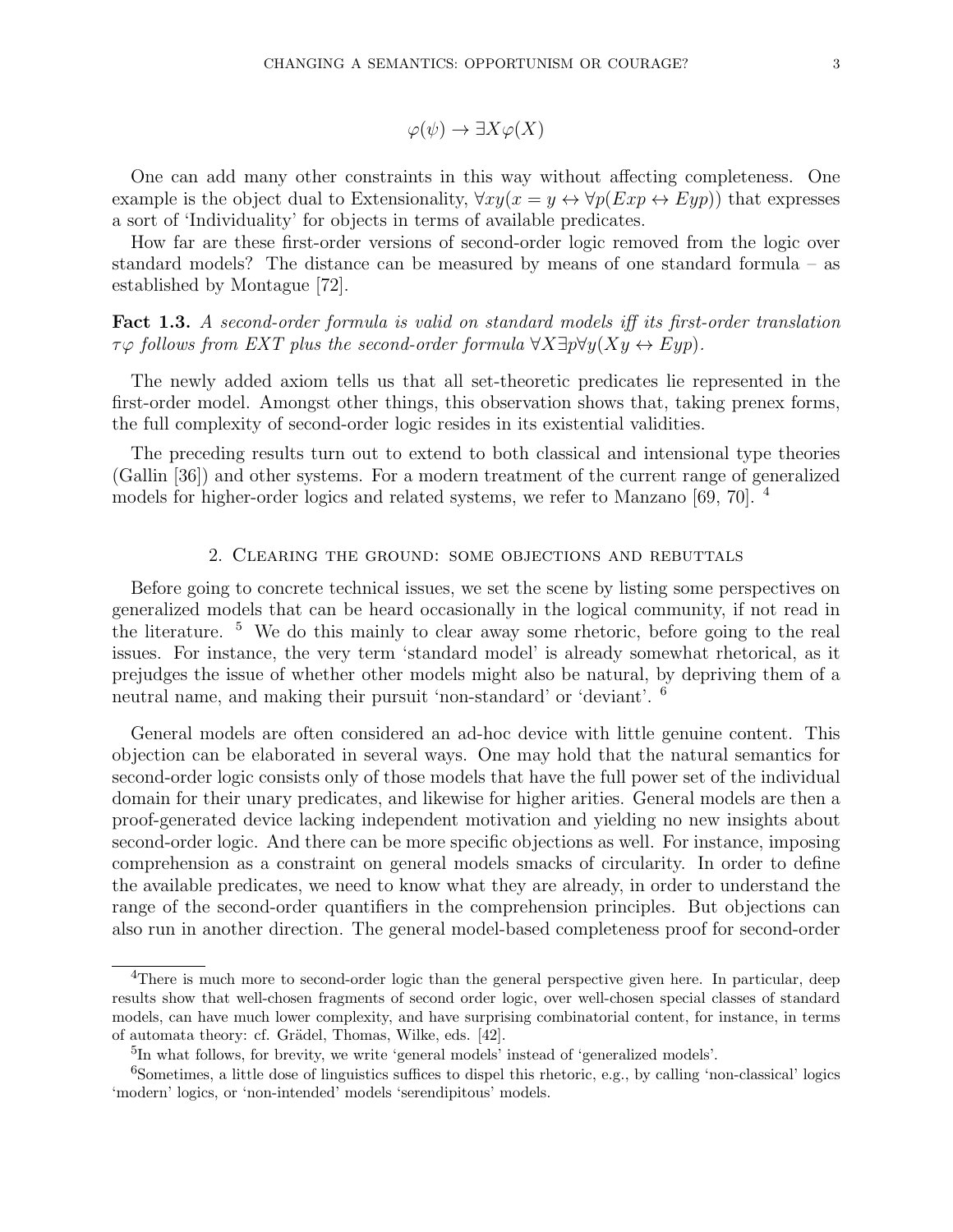logic tells us nothing new beyond what we already knew for first-order logi! c. In particular, one learns nothing that is specific to second-order validity. <sup>7</sup>

Now there is something to these objections, but the question is how much. At least, one will always do well to also hear the case for the opposition. Here are a few preliminary considerations in favor of general models, and the proofs involving them.

First of all, it is just a fact that in many natural settings, we do not want the full range of all set-theoretically available sets or predicates, as it would trivialize what we want to say. For instance, in natural language, when Russell wrote that 'Napoleon had all the properties of a great general', he meant all relevant properties, not some trivial one like being a great general. Likewise, when we grasp Leibniz' Principle that objects with the same properties are identical, we do not mean the triviality that object  $x$  has the property of being identical to object  $y$ , but rather think of significant properties. More generally, while it is true that the intuitive notion of property or predicate comes with a set, its extension or range of application, it would be unwarranted set-theoretic imperialism to convert this into the statement that every set is a property or predicate.<sup>8</sup>

The same consideration applies to mathematics: even there, set theory is not the norm. In geometry, important shapes correspond to sets of points, but definitely not every set of points is a natural geometrical shape. Hilbert 1899 mainly axiomatizes points, lines, and planes, instead of points and sets of points, and that for excellent mathematical reasons. Likewise, topology looks at open sets only, many theories of spatial objects use only convex sets, and one can mention many similar restrictions. Also, at a more abstract level, category theory does not say that all function spaces between objects must be full, the definition of a category allows us control over the available morphisms between objects, and that is precisely the reason for the elegance and sweep of the category-theoretic framework.

A third line of defense might be a counter-attack, turning the table on some of the earlier objections. Intended models for second-order logic provide us with a magical source of predicates that we tend to accept without having enquired into how they got there, and whether they should be there. Moreover, these entities also come with a magical notion of truth and validity, that seems to be there without us having to do any honest work in terms of analyzing proof principles that would constrain the sort of entity that we want. From this perspective, it is rather the general models that force us to be explicit about what we want and why. This point can be sharpened up. It is often thought that general models decrease the interest of proofs establishing their properties, but as we shall see later, this is a mistaken impression. There are also natural settings where general models make logical proof analysis and technical results more, rather than less sophisticated.

This introductory discussion is general and inconclusive. Moreover, in the process of getting some ideological issues out of the way, we may even have introduced new ones. For instance, despite appearances, our aim with this paper is not criticizing the use of settheoretic notions per se. But there is a distinction to be made. The set-theoretic language is a lingua franca for much of logic and mathematics, and it facilitates formulation and

<sup>7</sup>Contrast this with the sense of achievement, based on innovative proof techniques, when axiomatizing a piece of second order logic on a class of intended models, such as the monadic second-order logics of trees with successor relations as the 'initial segment' relation in Rabin [79].

<sup>8</sup>One example that shows this is the discussion in philosophy of propositions viewed as sets of worlds. Clearly, propositions correspond to sets of worlds where they are true, but it does not follow at all that every set of worlds must be the extension of some proposition. We return to this theme at the end of Section 4.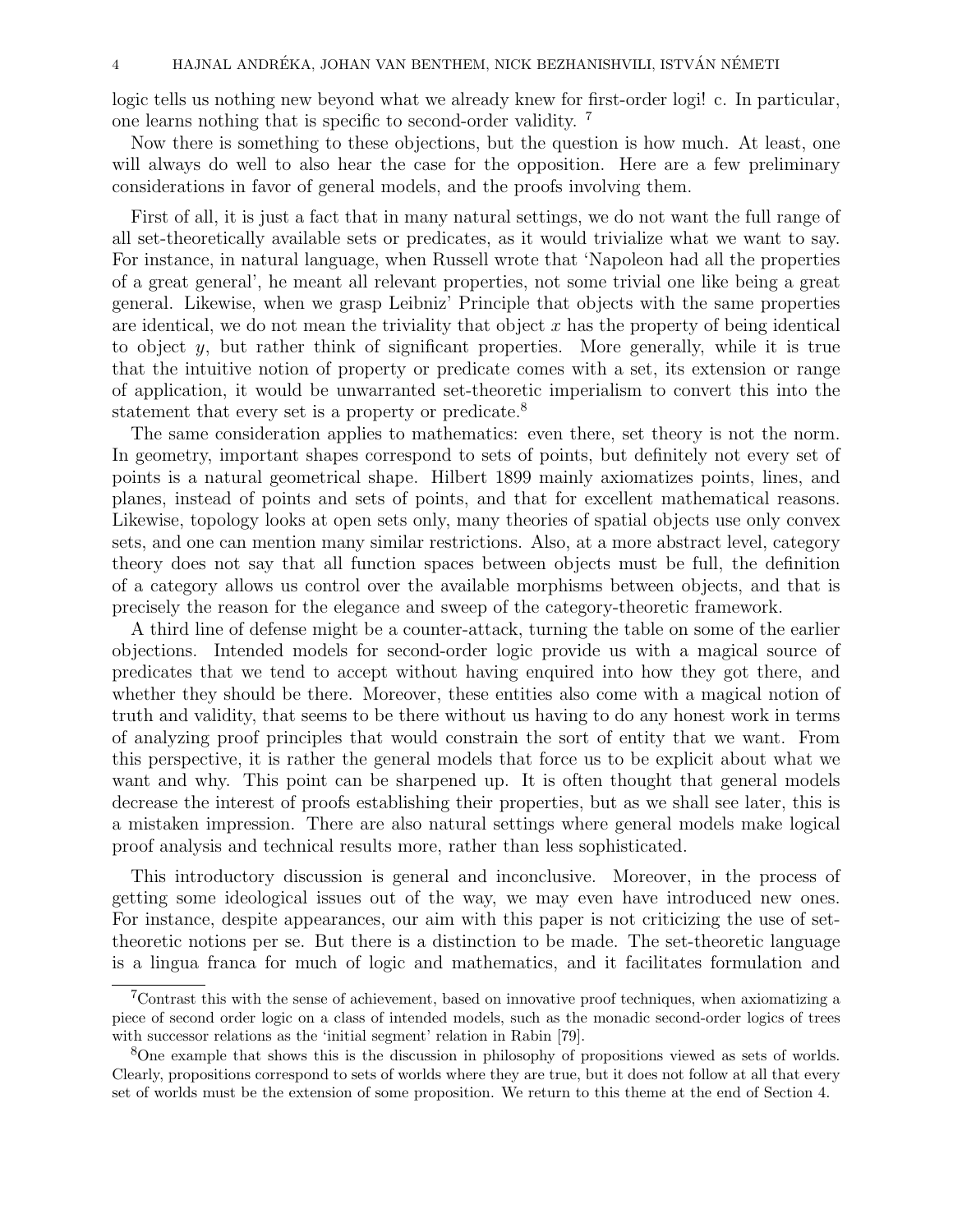communication in a way similar to the role of academic English. What one should be wary of, however, is the often implicit suggestion of a further commitment to very specific claims of set theory qua mathematical theory in our logical modelling. <sup>9</sup> But where the precise border line between set-theoretic language and 'set theory' is located seems a delicate matter, and one wher! e studying general models may in fact provide a better perspective.

We will now look at more systematic motivations for the use of general models in logic, Henkin-style and eventually also beyond, and assess their utility in more precise terms.

#### 3. Logical perspectives on controlling predicates

For a start, we continue with the two themes introduced in the preceding section: controlling the available predicates, and the fine-structure of reasoning.

Proof theory. Logical analysis of an area of reasoning, even of mathematical proofs, seldom uses all set-theoretically available predicates – but only ones that are definable in some way. And such proofs are crucial: despite the claimed intuitive nature of standard models, we hardly ever model-check assertions in them, since these models are too complex and mysterious for that. Instead, we prove that certain second-order formulas hold, say, in the natural numbers, by means of a mathematical argument appealing to accepted general principles. And these proofs will usually employ only very specific predicates, often ones that are definable in some sense, witness a wide literature on formalizing mathematical theories from Bishop [21] to Reverse Mathematics  $[83]$ .<sup>10</sup> A survey of predicative proof theories with, for instance, highly restricte! d comprehension axioms, would go far beyond the confines of this paper, whose main slant is semantic, but we submit that such systems embody a reasoning practice that goes well with Henkin-style models.

Definable predicates. Restrictions to definable predicates are natural even in Henkin's first-order completeness proof itself that started our considerations. The Hilbert-Bernays Completeness Theorem says that, in order to obtain counter-examples to non-valid firstorder formulas, models on the natural numbers suffice where the interpreting predicates are  $\Delta_0^2$ . Even so, not every restriction of predicates to some family of definable sets will be a good choice of a general model class for completeness. For instance, Mostowski [73] showed that first-order logic is not complete when we restrict the interpreting predicates in models to be recursive, or even recursively enumerable. Vaught [90] considered the related problem of complexity for the sentences true in all constructive models. <sup>11</sup> Likewise, if we constrain general models too much, say, to only contain predicates that are first-order definable in the underlying first-order model, we may get harmful complexity. In particular, Lindström [64] proved that, if second-order variables range over first-order definable predicates only, the system is non-axiomatizable. Thus, while a restriction to definable predicates may be a motivation for using general models, there is no general guarantee that this move lowers the complexity of axiomatizability for the logic. Having too many predicates gives us secondorder logic, having too few can also lead to high complexity. We should be in between, and where that lies precisely may differ from case to case.

<sup>9</sup>For this unwarranted commitment, consider the much more radical claim that using academic English carries a commitment to 'British' or 'American values'.

<sup>10</sup>This is more delicate with non-constructive principles like the Axiom of Choice, which we forego here.

 $11$ The related result that Peano arithmetic has no non-standard recursive models is often called 'Tennenbaum's Theorem', see, e.g., Kaye [60].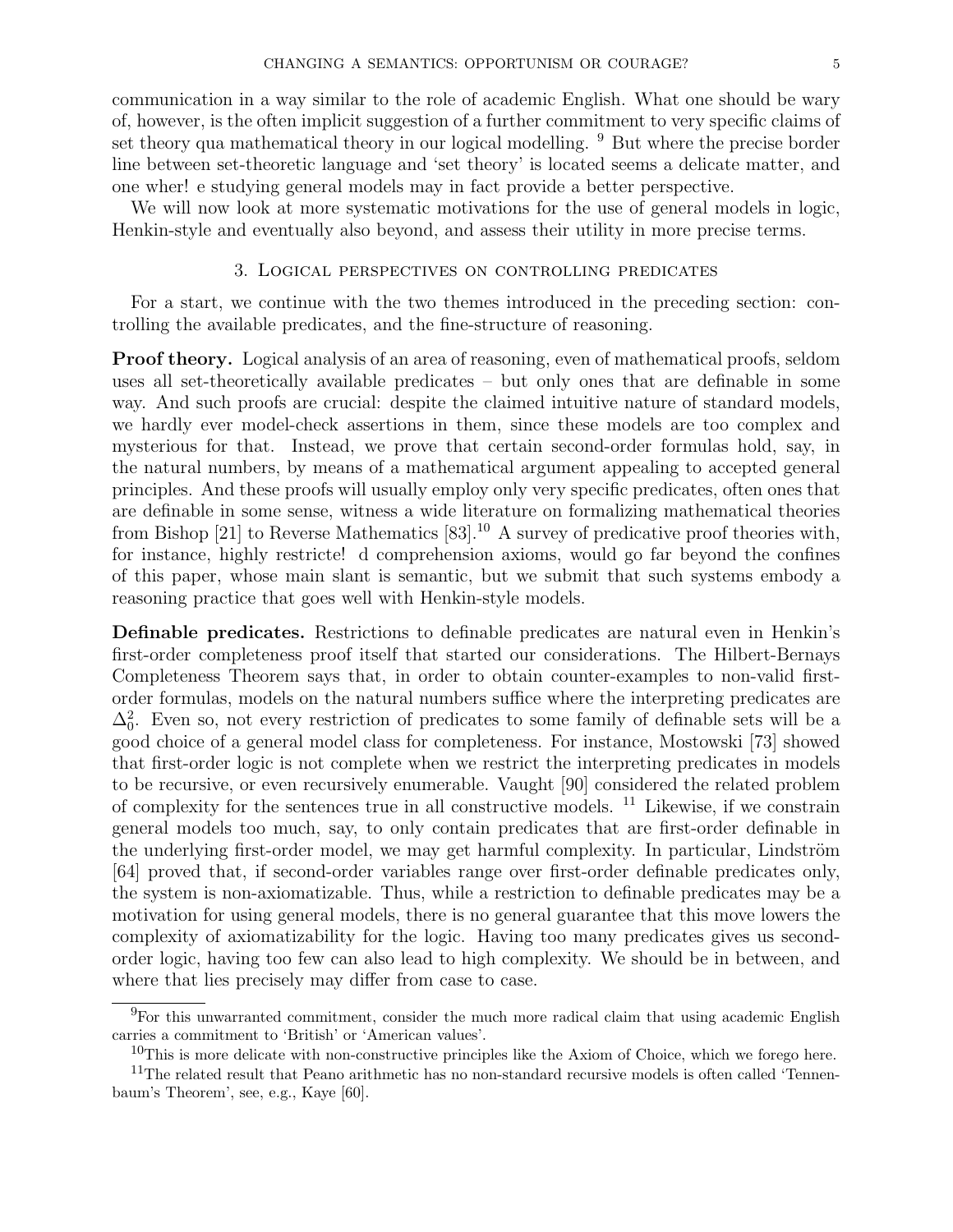New structure: dualities. Here is another mathematical consideration in favor of controlling predicates. Doing so drastically may reveal important structure that we would not see otherwise. For instance, consider the frequently rediscovered weak theory of objects and types in 'Chu Spaces' (Barwise & Seligman [9], Pratt [76], Ganter & Wille [37]). This theory treats objects and types on a par, resulting in a very appealing duality between their behavior<sup>12</sup>, constrained by a notion of structural equivalence capturing the basic categorial notion of adjointness, which allows for model-theoretic analysis (van Benthem [14]). All this elegant structure remains invisible to us in standard models for second-order logic. Similar points hold in terms of algebraic logic, the topic of Section 4 below.

New theorems: dependence and games. It may be thought from the above that working with general models will decrease proof strength, so that, if anything, we lose theorems in this way. But the case of dualities was an instance where we regained new theorems at a higher level that just do not hold for the original version on standard models. Here is another example of this phenomenon, where general models increase mathematical content.

Consider so-called IF logic of branching quantifiers, introduced in Henkin [47], and taken further by Hintikka as a general study of independence in logic (cf. Hintikka & Sandu [54]). <sup>13</sup> Enderton [32] and Walkoe [95] showed that branching quantifiers are the existential functional fragment of second-order logic, having a very high complexity of validity as we have seen in Section 1. In line with this, there has been little proof theory of IF logic, leaving the precise nature of reasoning with independent quantification a bit of a mystery. However, one can also start from a natural deduction analysis of dependent and independent quantifiers (Lopez Escobar [65]) and get an insightful proof system. The natural complete semantics for this proof system turns out to be general models whose available functions satisfy some simple closure conditions. But there is more: these models also represent a crucial move of independent interest.

As is well-known, like first-order logic, IF logic has a semantics in terms of evaluation games where truth amounts to existence of a winning strategy for the 'verifier' in a game with imperfect information of players about moves by others (Mann, Sandu & Sevenster [68]). This existential quantifier over strategies ranges over all set-theoretically available strategies, viewed as arrays of Skolem functions. Now the general models correspond to a restriction on available strategies, a very intuitive move in modeling games played by real agents, and this can drastically change the structure of the game. In particular, what can happen is that a game that is 'determined' in the sense that one of the two players has a winning strategy, now becomes non-determined. But then a very natural mathematical language extension suggests itself. Non-determined IF games still have *probabilistic solutions* in mixed strategies by the basic theorems of von Neumann and Nash.! And the equilibrium theory of these new games is much richer than that of the original games. <sup>14</sup>

Conclusion. This concludes our first foray into concrete logical aspects of general models, showing that they raise delicate issues of calibrating proof strength, levels of definability for predicates, and new laws possibly involving attractive language extensions. What we see

<sup>&</sup>lt;sup>12</sup>E.g., in Chu spaces, Extensionality for predicates is exactly Leibniz' Principle for objects.

 $13$ See Väänänen [88] for a parallel development of a rich system of 'dependence logic'.

<sup>&</sup>lt;sup>14</sup>Hintikka himself suggested a restriction to 'definable strategies' for yet different reasons, but such a restriction might be a case of the above over-simplicity inducing high complexity after all.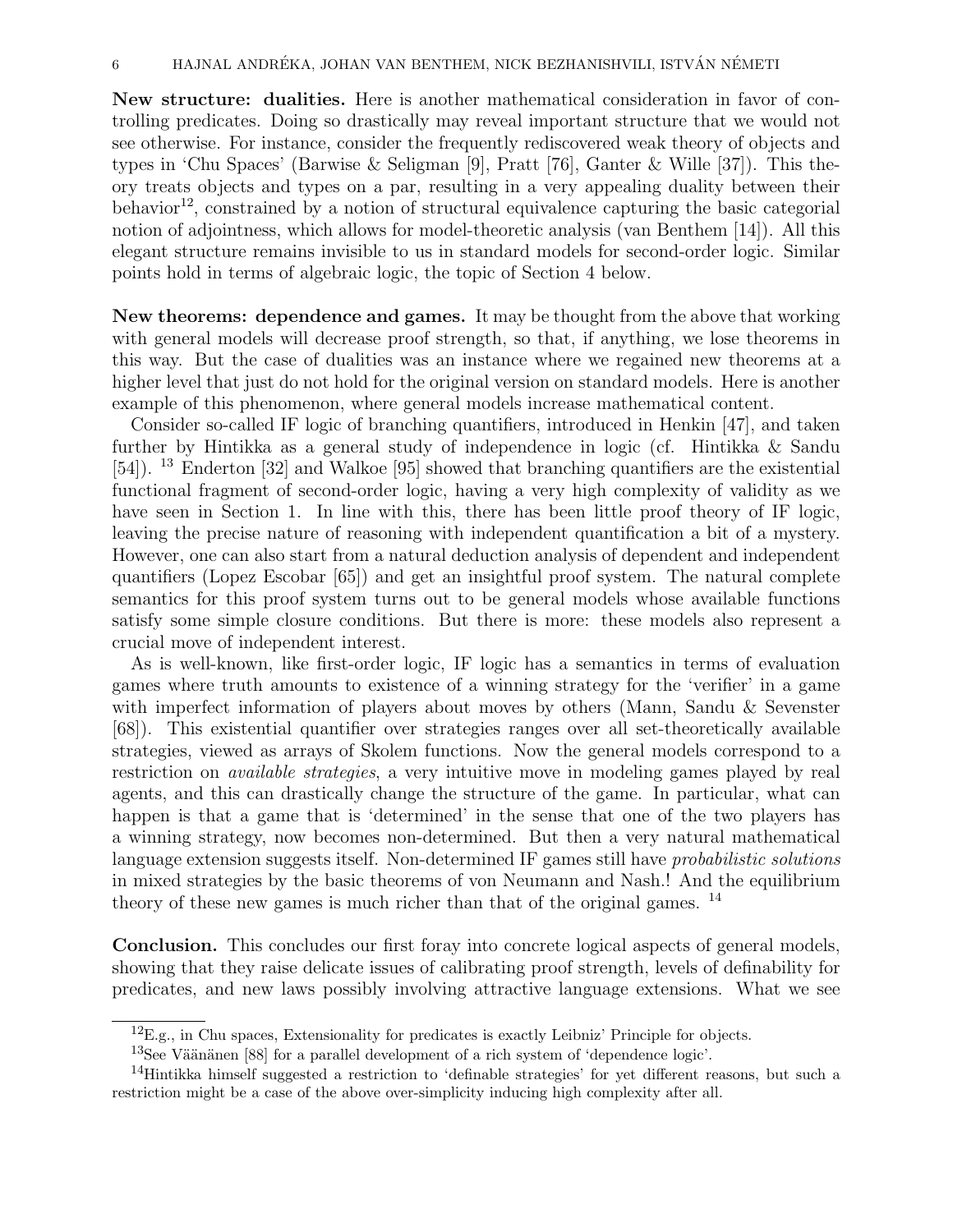here is that, with general models, weakness is at the same time wealth. We now turn to a number of major technical perspectives that we will consider in more detail.

# 4. General models and algebraic representation

Algebraic semantics is one of the oldest ways of modeling logic, going back to the seminal work of Boole, de Morgan, and Schroeder. In this section, we investigate the relation between algebraic models and general models, largely using one case study: the algebraic semantics of modal logic. We identify a number of general issues, revolving around representation and completeness, and toward the end, we show how the interplay of algebraic semantics and general models is very much alive today. Thus we find a motivation for general models that is very different from the proof-theoretic concerns that were central in earlier sections. <sup>15</sup>

Algebraic completeness of modal logic. The algebraic semantics of modal logic is given by modal algebras  $(A, \Diamond)$ , with A a Boolean algebra and  $\Diamond$  a unary operation on A satisfying  $\Diamond 0 = 0$  and  $\Diamond (a \lor b) = \Diamond a \lor \Diamond b$ . Every modal logic L is complete with respect to the 'Lindenbaum-Tarski algebra' of all formulas quotiented by  $L$ . <sup>16</sup> The Lindenbaum-Tarski algebra of a logic  $L$  validates all and only the theorems of  $L$ , and hence every modal logic is complete with respect to a natural corresponding class of modal algebras. <sup>17</sup>

General models via algebraic representation and categorial duality. Modal algebras are related to model-theoretic structures via natural representations. These model theoretic structures, often called 'general frames', may be viewed as Henkin models for modal logic generalizing the original Kripke frames. A Kripke frame is a pair  $(X, R)$  of a set X and a binary relation  $R$ . Each Kripke frame gives rise to a modal algebra whose domain is the powerset  $\mathcal{P}(X)$  of X with the Boolean operations  $\cap$ ,  $\cup$ ,  $()^c$ , plus an operation  $\Diamond_R$  on  $\mathcal{P}(X)$ defined by setting  $\Diamond_R(S) = \{x \in X : \exists y \in S \text{ such that } xRy\}$  for each  $S \subseteq X$ .

However, going in the opposite direction, modal algebras do not normally induce standard frames. However, here is a widely used representation method. Given a modal algebra  $(A, \Diamond)$ , take the space  $X_A$  of all *ultrafilters* on A and define a relation  $R_A$  as follows;  $xR_Ay$ iff  $a \in y$  implies  $\Diamond a \in x$  for each object  $a \in A$ . Moreover, let  $\mathfrak{F}(X_A) = {\varphi}(a) : a \in A$ , where  $\varphi(a) = \{x \in X_A : a \in x\}$ . The latter is a special family of 'good subsets' of the frame  $(X_A, R_A)$  satisfying a number of natural closure conditions: it forms a Boolean algebra and it is closed under the natural operation for the modality. This is an instance of the following general notion. A general frame  $(X, R, \mathfrak{F}(X))$  is a triple such that  $(X, R)$  is Kripke frame and  $\mathfrak{F}(X)$  is a subset of  $\mathcal{P}(X)$  closed under  $\Diamond_R$ , that is, if  $S \in \mathfrak{F}(X)$ , then  $\Diamond_R(S) \in \mathfrak{F}(X)$ . <sup>18</sup> General frames are natural models for a modal language since they provide denotations for all formulas – and of course, they are general models in Henkin's sense. Moreover, they are the right choice. A basic theorem by Jónsson  $\&$  Tarski [59] generalizes the Stone representation for Boolean algebras to the modal realm:

<sup>15</sup>In another context, namely in finite-variable fragments of first-order logic, Henkin [48] introduced homomorphic images of the Lindenbaum-Tarski algebras as generalized models, and he explained why and how they can be considered as models. In [49], Henkin calls these generalized models 'algebraic models'. He proves a completeness theorem and uses these algebraic models to show unprovability of a given formula. So, the present section shows that the ideas originated from Henkin [48, 49] are alive and flourishing.

<sup>&</sup>lt;sup>16</sup>That is, two formulas  $\varphi$  and  $\psi$  are equivalent if  $L \vdash \varphi \leftrightarrow \psi$ .

<sup>&</sup>lt;sup>17</sup>More generally there exists a lattice anti-isomorphism between the lattice of normal modal logics and the lattice of equationally defined classes (varieties) of modal algebras: cf. [22, 26, 62] for details.

<sup>&</sup>lt;sup>18</sup>In particular,  $(\mathfrak{F}(X), \Diamond_R)$  is a subalgebra of  $(\mathcal{P}(X), \Diamond_R)$ .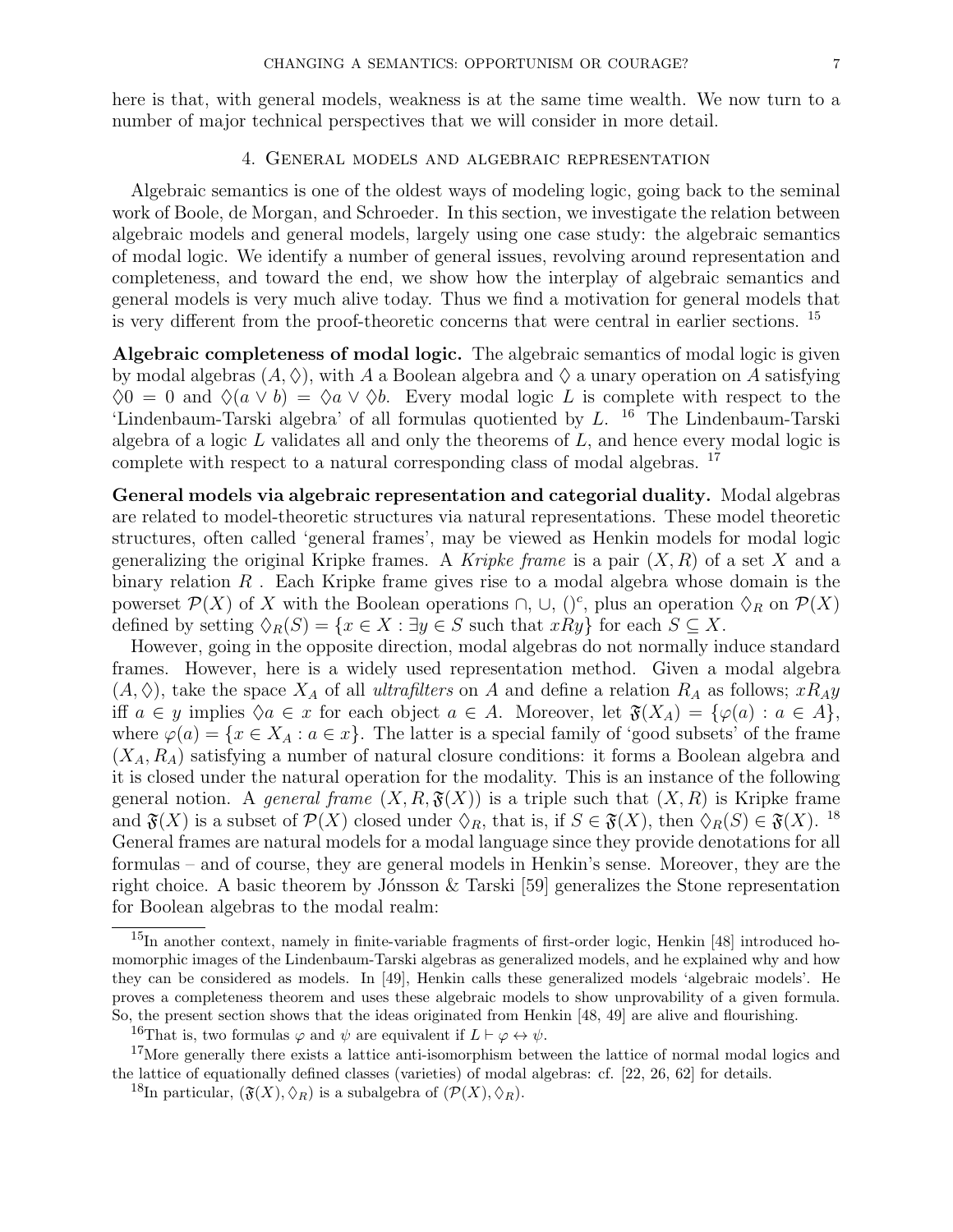**Theorem 4.1.** Each modal algebra is isomorphic to the modal algebra induced by the general frame of its ultrafilter representation.

But still more can be said. The general frames produced by the Jónsson-Tarski representation satisfy a number of special conditions with a natural topological background. They are descriptive in the sense that different points are separated by available sets, non-accessibility is witnessed in the available predicates, and a natural compactness or 'saturation' property holds for the available predicates. While not all Kripke frames are descriptive, the latter property does hold for many other model-theoretic structures. <sup>19</sup> This is interesting as an example where a natural class of general models satisfies third-order closure conditions different from the ones considered in the original Henkin models for second-order logic.

The correspondence between modal algebras and descriptive frames can be extended to a full correlation between two mathematical realms (see any of [22, 26, 62, 80, 93] for details):

**Theorem 4.2.** There exists a categorical duality between  $(a)$  descriptive frames and definable 'p-morphisms' (the natural semantic morphisms between descriptive frames that preserve modal theories), and (b) modal algebras and Boolean-modal homomorphisms.

Thus, well-chosen classes of general models support rich category-theoretic dualities.

Completeness and incompleteness for standard relational models. While all this is true, standard frames do play a central role in a major area of modal logic, its completeness theory. The basic completeness results of modal logic say that, for well-known logics  $L$ , theoremhood coincides with validity in the standard frames satisfying the axioms of L. For instance, a formula is a theorem of modal  $S4$  iff it is valid in all reflexive-transitive frames – and there are many results of this kind for many modal logics in the literature. By contrast, via the above representation, algebraic completeness would only match theoremhood with validity in the class of general frames for the logic, which is restricted to valuations that take values in the admissible sets. What is going on here?

Consider the Lindenbaum-Tarski algebra for any modal logic L. In general the Kripke frame underlying the general frame representation of this algebra (often called the 'canonical general frame' for the logic) need not be a model for the axioms of L under all valuations. But in many special cases, it is. One general result of this form is the well-known Sahlqvist Theorem which states that every modal logic that is axiomatised by 'Sahlqvist formulas' – having a special syntactic form whose details need not concern us here – is complete with respect to a first-order definable class of standard frames.

Results like this are often seen as improving the automatic completeness provided by general frames. But even so, they do not detract from the latter's importance. The proof of the Sahlqvist Theorem depends essentially on showing that Sahlqvist formulas that hold on the canonical general frame for the logic also hold in its underlying standard frame. Thus, general models can be crucial as a vehicle for *transfer* to standard models.<sup>20</sup>

<sup>&</sup>lt;sup>19</sup>For more details on descriptive frames we refer to  $[26, 22, 62, 80]$ .

 $^{20}$ There are also links here to *modal correspondence theory* where we study relational properties expressed by modal axioms on Kripke frames. Correspondence Theory assumes a different shape on general frames, though, for instance, many of its classical results still hold when we assume that the available propositions in general frames are closed under first-order definability. We do not pursue this model-theoretic theme in this paper, though it is definitely a case where introducing general models also poses some challenges to exi! sting theory on standard models of a logic.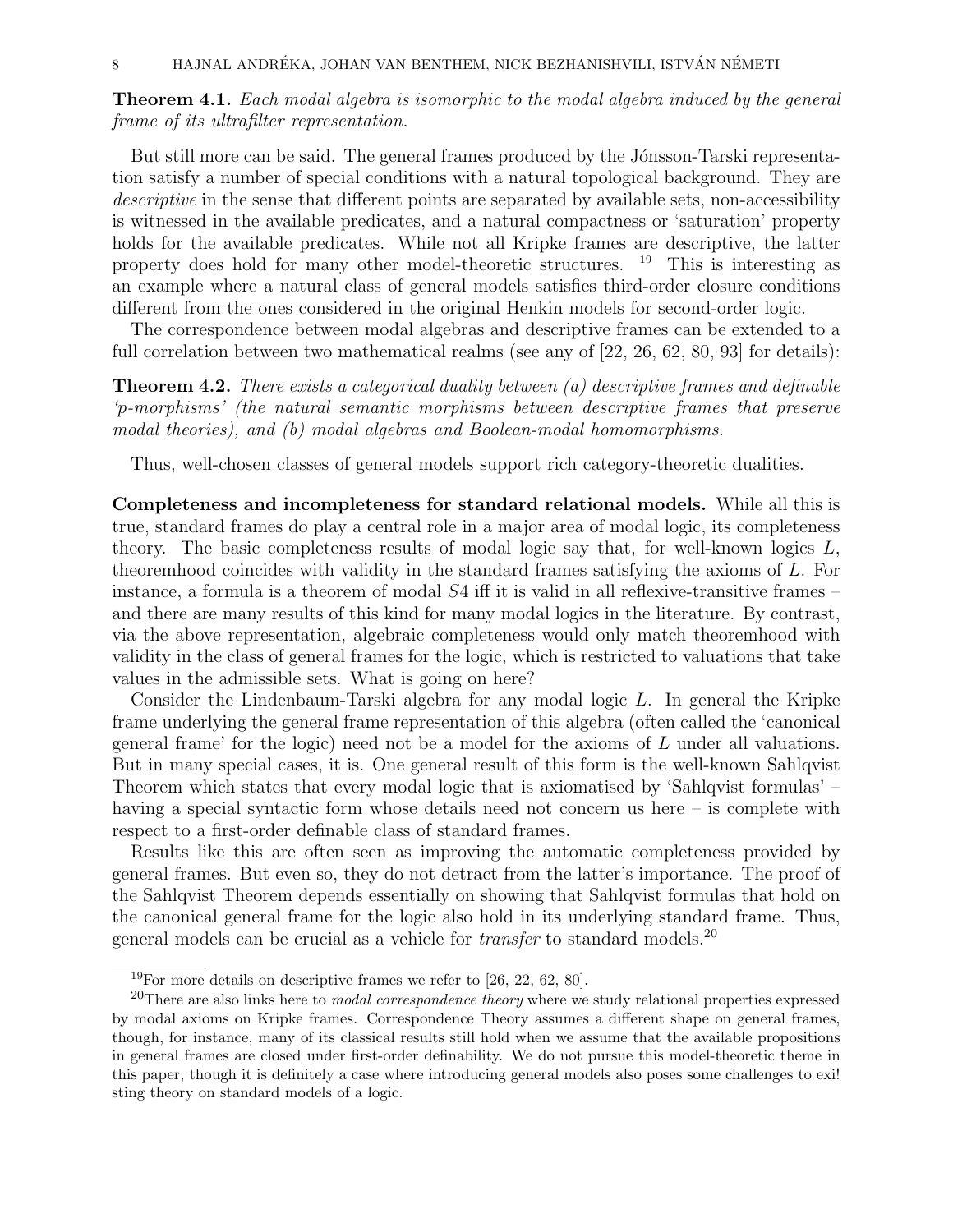However, there are limits to the preceding phenomena. Completeness theorems on frame classes are not always obtainable in modal logic. Famous 'incompleteness theorems' from the 1970s onward have shown that there are consistent modal logics L and formulas  $\varphi$  such that  $L \cup {\varphi}$  is consistent, but  $\varphi$  is not satisfiable on any Kripke frame for L. Concrete examples are non-trivial, and several interesting ones may be found in [10, 22, 26]). Incidentally, the consistency is usually proved by exhibiting a general frame where the logic is valid. <sup>21</sup> In fact, frame incompleteness is the norm among modal logics, witness the remarkable classification results in [23], while a modern exposition can be found in [26]. What all this says is that, despite appearances, it is completeness for general frames that underlies deduction in modal logic, while Kripke-frame completeness is a bonus in special cases.

Further representation methods. Our discussion may have suggested that the algebraic defense of general models depends on one specific representation method for modal logic. But in fact, there is a much broader theory where similar points can be made. For instance, there are more general representations for distributive lattices and Heyting algebras (Priestley [77, 78], Esakia [33], Davey & Priestley [28], [26]), using prime filters instead of ultrafilters to analyze intuitionistic logic and related systems. But new representation methods are appearing continuously. One recent example is the categorical duality between the categories of 'de Vries algebras' (complete Boolean algebras with a special relation ≺ satisfying natural conditions) and compact Hausdorff spaces: [94, 18]. Significantly, all our earlier modal themes return in this much broader mathematical setting.

Going beyond this, there is also a flourishing representation theory for substructural logics, cf. Dunn [29], Gehrke, Dunn, Palmigiano [30], Gehrke [38], Marra & Spada [71], Galatos & Jipsen [35]. However, in this extended realm, it seems fair to say that major open problems remain such as finding 'good' representation theorems for residuated lattices. But the very fact that this is considered a serious mathematical open problem illustrates the importance attached to finding Henkin-style model-theoretic structures matching the algebras.

The preceding themes are not exclusively mathematical concerns, they also play inside philosophy. For various conceptual reasons, Humberstone [57] and Holliday [56] have proposed replacing the possible worlds semantics for modal languages by structures of 'possibilities' ordered by inclusion. To make this work, one adapts the usual truth definition to clauses for Boolean operations with an intuitionistic flavor, and interprets the modality by means of a suitable relation or function among possibilities. This new framework leads to an interesting theory that even improves some features of classical modal logic, and it can be understood in terms of regular open sets in topological spaces: cf. [16]. But of interest to us here is an issue of representation. Each standard possible worlds frame naturally induces a possibilities model defined by extending a relation on a frame into a function on its powerset [56] (this is similar to a coalgebraic! perspective of modal logic [93]). But conversely, it is not true that each possibilities frame can be represented as coming from a Kripke frame in this manner. What is the proper comparison then between the two realms? The solution is again a move to general models: what should be compared are possibilities models and generalized frames

 $^{21}$ For a concrete example, consider the tense logic of [86] which has Löb's axiom for the past, making the relation transitive and well-founded on Kripke frames, and the McKinsey axiom for the future, which states that above every point, there is a reflexive endpoint. Taken together, these requirements are inconsistent, but they do hold on the general frame consistin! g of the natural numbers with only the finite and co-finite sets as available propositions.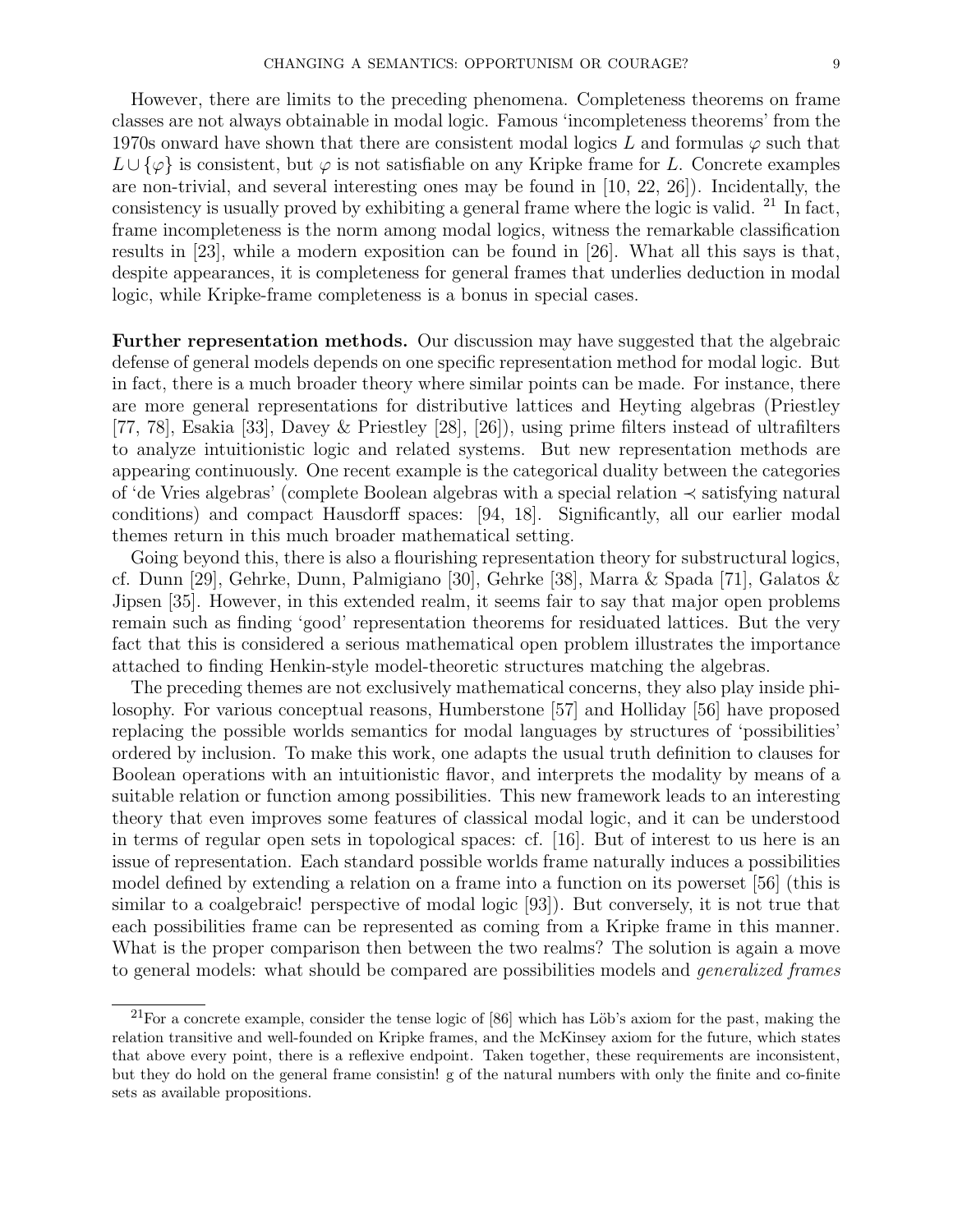based on a Boolean algebra of regular open sets of a topological space (see [56] and [16] for details of this construction).

Conclusion. Algebraic models for logical systems are a natural match with general models in Henkin's sense, or at least in Henkin's style, where precise connections are provided by a large and growing body of representation theorems. Of course, this is a special take on the genesis and motivation for general models which comes with many interesting features of its own. For instance, we have drawn attention to special conditions on the general models produced by representation methods, and to the ongoing challenges of representation theory, while we have also shown how in this realm, standard models become an interesting special case, which sometimes, but not always, suffices for completeness.

#### 5. General models, lowering complexity, and core calculi

Henkin's general models lower the complexity of second-order logic to that of the recursively axiomatizable first-order logic. <sup>22</sup> Behind this move, we can discern a more general theme: that of lowering complexity of given logical systems.<sup>23</sup> And with that theme, there is no reason to stop at first-order logic, whose notion of validity is recursively enumerable, but undecidable. We will see (in Section 7) a similar lowering in complexity in connection with models of computation. Continuing in what we see as Henkin's spirit, though going far beyond the basic semantic approach presented in Section 1, could there be generalized models for first-order logic that make the system decidable?

This might sound like a purely technical interest, but one can add a deeper consideration. Van Benthem [13] observes how many 'standard' logical systems, despite their entrenched status, embody a choice of modeling a phenomenon that combines basic features with details of the particular formal framework chosen. For instance, first-order logic wants to be a core calculus of Boolean connectives and quantification. But in order to do this job, its semantics is couched in terms of set-theoretic notions. Are the latter a harmless medium (the 'lingua franca' of our earlier discussion), or do these 'wrappings' add extraneous complexity? In particular, is the undecidability of first-order logic a logical core feature of quantification, or a mathematical reflection of the set-theoretic modelling? In order to answer such questions, again, we need a more general modeling for strategic depth, and a talent for sniffing out unwarranted second-order or otherwise over-specific featur! es. In this section, we present one line, so-called 'general assignment models' for first-order logic, as an instructive exercise in generalized model thinking. <sup>24</sup>

<sup>24</sup>The ideas in this section go back to Németi [74], Venema [91], van Benthem [13], Andréka, van Benthem & N´emeti [6], to which we refer for details. Here, N´emeti's work, couched in terms of 'cylindric relativized set algebras', was inspired by remarks of Henkin about obtaining positive results in algebraic logic, rather

 $22$ This is interesting historically, since initially, first-order logic was not the measure of all things. It was proposed only in Hilbert & Ackermann [53] as a well behaved fragment of higher-order logic, for which Gödel [41] then provided the first completeness result.

<sup>&</sup>lt;sup>23</sup>In [48], Henkin introduces generalized models for the finite-variable fragments  $L_n$  of first-order logic, and he proves a completeness theorem with respect to these generalized models. This is also an example for lowering complexity, since it is known that  $L_n$  cannot have a finitistic Hilbert-style strongly complete proof system for the standard models (see, e.g., [51, Thm. 4.1.3]). Here is a further example of Henkin's positive thinking. Reacting to the negative result just quoted about  $L_n$ , he initiated jointly with Monk in [50, Problem 1] the so-called finitization problem which in turn fruited interesting and illuminating results e.g., by Venema, Stebletsova, Sain, Simon (for further details we refer to [84]).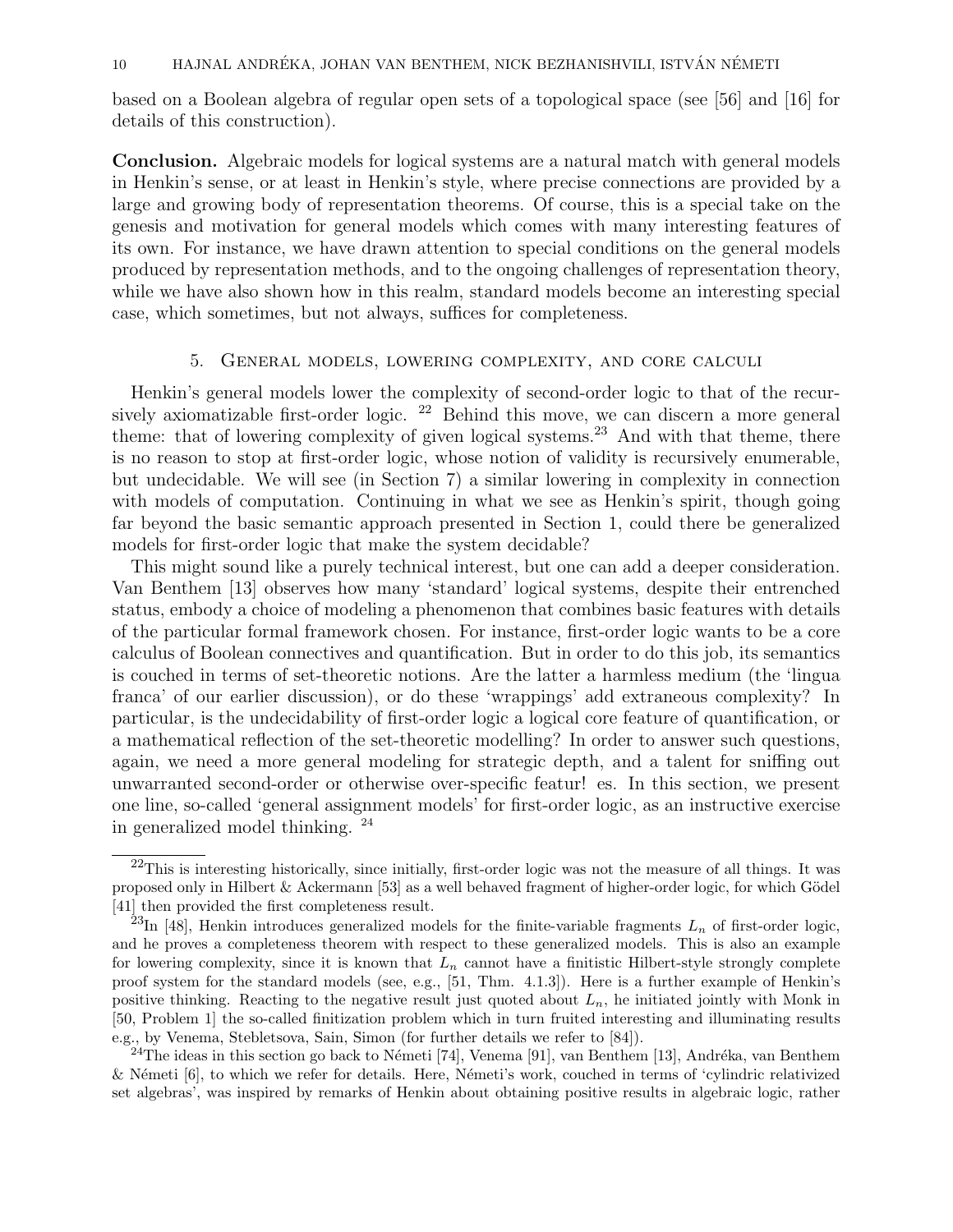The core semantics of first-order logic works as follows. <sup>25</sup> Models  $M = (D, I)$  consist of a non-empty set of objects  $D$  plus an interpretation map  $I$  assigning predicates over  $D$  to predicate symbols in the language. Semantic interpretation involves models  $M$ , formulas  $\varphi$ , and assignments s of objects in  $D$  to individual variables of the language. A typical and basic example of the format is the truth condition for the existential quantifier:

$$
M, s \models \exists x \varphi
$$
 iff there is some d in D with  $M, s[x := d] \models \varphi$ 

While the underlying intuitive idea of existential quantification is uncontroversial, this technical clause involves two noteworthy assumptions in terms of supporting machinery. The auxiliary indices of evaluation are taken to be maps from variables to objects, and it is assumed that each such function is available as an assignment. Thus, not in its predicate structure, but in its supporting structure for interpretation, a first-order model comes with a hidden standard second-order object, viz. the full function space  $D^{VAR}$ . <sup>26</sup>

A modal perspective. This choice is not entirely obvious intuitively, as the first-order language could be interpreted just as well on an abstract universe of states s allowing for binary transitions between indices, yielding a basic clause for modal logic:

$$
M, s \models \exists x \varphi
$$
 iff there is some s' with  $sR_x s$  such that  $M, s \models \varphi$ 

We can think of the state space here as some independent computational device that regulates the mechanism of interpretation for our language, or its 'access' to the model. Of course, standard models are still around as a special case.

Treated in this modal way, first-order logic retains the essentials of its compositional interpretation, but its core laws do not reflect any set-theoretic specifics of assignment maps. Rather, they form the 'minimal modal logic' K that already takes care of a large slice of basic reasoning with quantifiers, including its ubiquitous monotonicity and distribution laws. <sup>27</sup>

The minimal modal logic is decidable and perspicuous, while its meta-theory closely resembles that of first-order logic (Blackburn, de Rijke, Venema [22]).

General assignment models. On top of this modal base system, the additional valid principles of first-order logic lie in layers of more specific assumptions on the modal state machinery approaching the full assignment spaces of standard models. Here is one basic level, using the set-theoretic view of assignments as functions from variables to individual objects, but without the existence assumption of having all functions around.

**Definition 5.1.** A general assignment model is a structure  $(M, V)$  with M a standard firstorder model  $(D, I)$ , and V a set of maps from individual variables to objects in D. Interpretation of first-order formulas in these models is standard except for the following clause:

 $M, s \models \exists x \varphi \text{ iff there is some } d \text{ in } D \text{ such that } s[x := d] \in V \text{ and } M, s[x := d] \models \varphi.$ 

than the wave of counter-examples in earlier stages of the theory. We note that investigating relativized cylindric algebras also originates from Leon Henkin, see e.g., Henkin & Resek [52].

 $^{25}$ As in Section 1, we will disregard individual constants and function symbols for convenience.

 $^{26}$ Later on, we will see what it is more precisely that makes such spaces high-complexity inducing, viz. their geometrical 'confluence' or 'glueing' properties.

<sup>&</sup>lt;sup>27</sup>The modal character shows in that the quantifier  $\exists x$  is really a labelled modality  $\langle x \rangle$  now.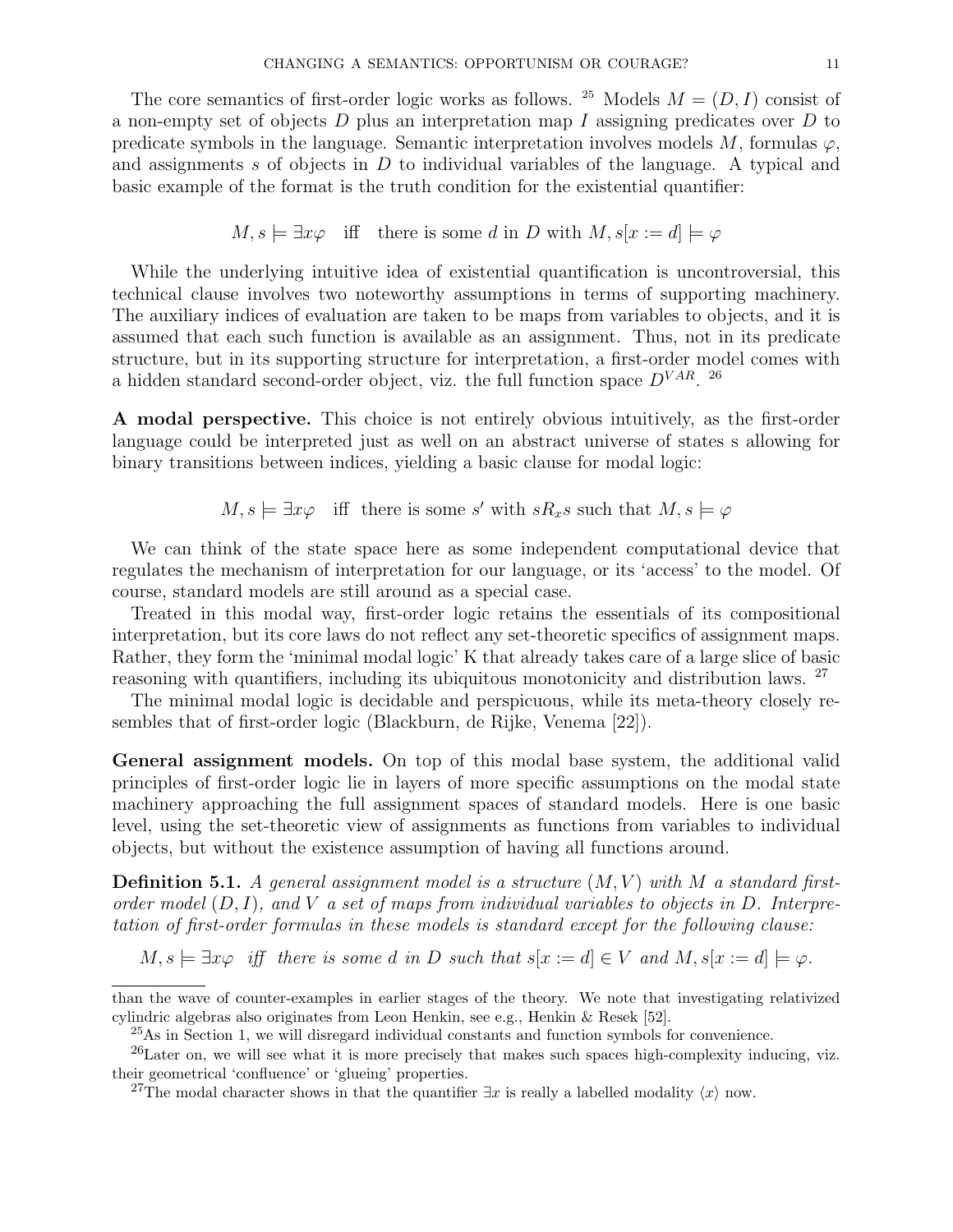By itself, this is just a technical move, but again there is an interesting interpretation. 'Gaps' in the space of all assignments encode possible dependencies between variables. Suppose that we have an assignment s and want to change the value of x. Perhaps the only variant that we have available for s in the special family  $V$  also changes its value for  $y$ , tying the two variables  $x, y$  together. One can then think of the logic of general assignment models as first-order logic freed from its usual independence assumptions.

### Theorem 5.2. First-order logic over general assignment models is decidable.

Things start changing with yet further axioms that express existence assumptions on the assignments that must be present. Their content can be brought out by standard modal frame correspondence techniques. We give one illustration, stated, for greater familiarity, in terms of the earlier abstract modal models for first-order logic.

**Fact 5.3.** A modal frame satisfies the axiom  $\exists x \forall y Sxy \rightarrow \forall y \exists x Sxy$  for all valuations (i.e., all interpretations of atomic formulas) iff its transition relations  $R_x$ ,  $R_y$  for the variables x, y satisfy the following Church-Rosser confluence property for all states s, t, u: if  $sR_xt$  and  $sR_{y}u$ , then there is a v with  $tR_{y}v$  and  $uR_{x}v$ .

In general assignment models, the confluence property says that we can make the corresponding changes of values for variables concretely step by step: say, with  $t = s[x := d]$ ,  $u = s[y := e]$  and  $v = s[x := d][y := e]$ . This particular property is significant:

# Fact 5.4. Adding confluence to general assignment logic makes the logic undecidable.

The reason is that assignment models satisfying the stated property are rich, or rather, regular, enough to run standard proofs of the undecidability of first-order logic through its ability to encode undecidable tiling problems in a two-dimensional grid [44]. Stated in another way, again we see that the undecidability has to do with mathematical, rather than logical content of the modelling: its ability to express regular geometrical patterns.

Richer languages. A striking new phenomenon that occurs with many forms of generalized semantics in logic is that it suggests richer languages to interpret, or at least, more sophisticated versions of the original logical language over standard models.

A concrete case for general assignment models are *polyadic quantifiers*  $\exists x \varphi$  where x is a finite tuple of variables. In standard first-order logic, this is just short-hand for iterated prefixes of quantifiers  $\exists x \exists y \dots \varphi$ . On general assignment models, the natural interpretation for  $\exists x \varphi$  is as existence of some available assignment in the model whose values on the variables in x can differ, a sort of 'simultaneous re-assignment'. This is not equivalent to any stepwise iteration of single quantifiers. Nevertheless, the logic allows this:

**Theorem 5.5.** First-order logic with added polyadic quantifiers is decidable over general assignment models.

But language extensions can also increase complexity much more drastically. For instance, the general assignment models over a given first-order model M form a natural family under extension of their assignment sets. But this is an interesting structure in its own right, and it makes sense to add a new extension modality interpreted as follows:

$$
M, V, s \models \Diamond \varphi
$$
 iff there is some  $V' \supseteq V$  with  $M, V', s \models \varphi$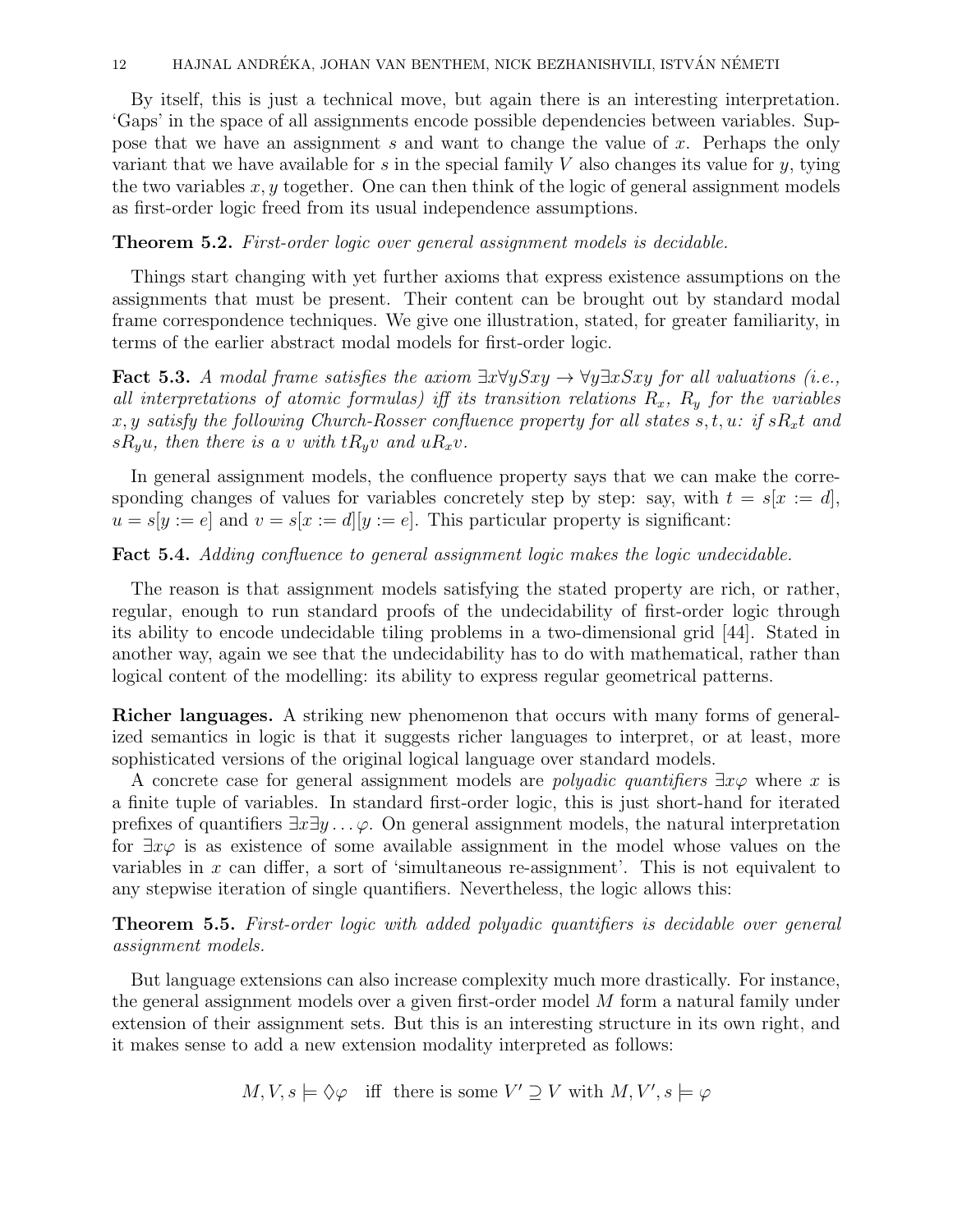Now it is easy to see that standard first-order logic can be embedded in this richer language by interpreting a standard first-order quantifier  $\exists x$  as a modal combination  $\Diamond \exists x$ .

This shows that the new logic with a modality across assignment sets is undecidable. We conjecture that this system is recursively enumerable, although we have not been able to find a straightforward argument to this effect. However this may be, our general point is that generalized models do not just lower complexity or provide axiomatizations for fixed logical formalisms. They may also change the whole design of languages and logics.

From general models to fragments. One proof of completeness and decidability for firstorder logic over general assignment models mentioned above proceeds by translation into the decidable 'Guarded Fragment' of first-order logic (GF, Andréka, van Benthem & Németi [6]). GF allows only quantifications of the following syntactic type:  $^{28}$ 

 $\exists y(G(x, y) \land \varphi(x, y))$ , where x, y are tuples of variables, G is an atomic predicate, and x, y are the only free variables occurring in  $\varphi(x, y)$ .

**Theorem 5.6.** First-order logic over general assignment models can be translated faithfully into the Guarded Fragment of first-order logic over standard models.

This is interesting, since a full language interpreted over generalized models now gets reduced to a syntactic fragment of that full language, interpreted over standard models. There is also a converse result (van Benthem [15]) tightening the connection: the Guarded Fragment can be reduced to first-order logic over general assignment models.

Thus, again we see that general assignment models are a laboratory for rethinking what a generalized semantics means. Sometimes, a move to generalized models can also be viewed entirely differently, as one from a full logical language to a sublanguage, where new features of the generalized models show up as syntactic restrictions.

Conclusion. We have taken the spirit of general models one step further, and applied it to another 'standard feature' of the semantics of logical systems, its use of assignments sending variables into the domain of objects. This method can be taken further than what we have shown here, since it applies to about any logical system. <sup>29</sup> We have found a significant border line between decidable core theories and complexity arising from using set-theoretic objects such as full power sets. Moreover, as with algebraic representation, we found a number of further general issues that emerge in this special realm, such as possible redesign of logical la! nguages, and the interplay between generalizing semantics and passing to fragments.

# 6. General models and absoluteness

In this section, we discuss yet another general perspective on general models, coming from the classical foundations of set theory and logic itself – and motivated, to a certain extent, by the desire to draw a principled border line between the two. As with our earlier topics, we cannot give an extensive technical overview, so we merely present some basics along the way that are needed for the points that we wish to make.<sup>30</sup>

<sup>28</sup>We omit decidable extensions to 'loosely guarded', 'packed' and, recently, 'unary negation' fragments.

 $29$ For instance, while the base system of 'dependence logic' in [88] is undecidable and in fact of higherorder complexity, one can again find a standard power set in the background, the set of all sets of first-order assignments, and once this is tamed, the core dependence logic will become decidable again.

 $30\text{We thank Jouko Väänänen for sharing many useful corrections and insights concerning absoluteness, }$ only some of which we have been able to do justice to in this brief paper.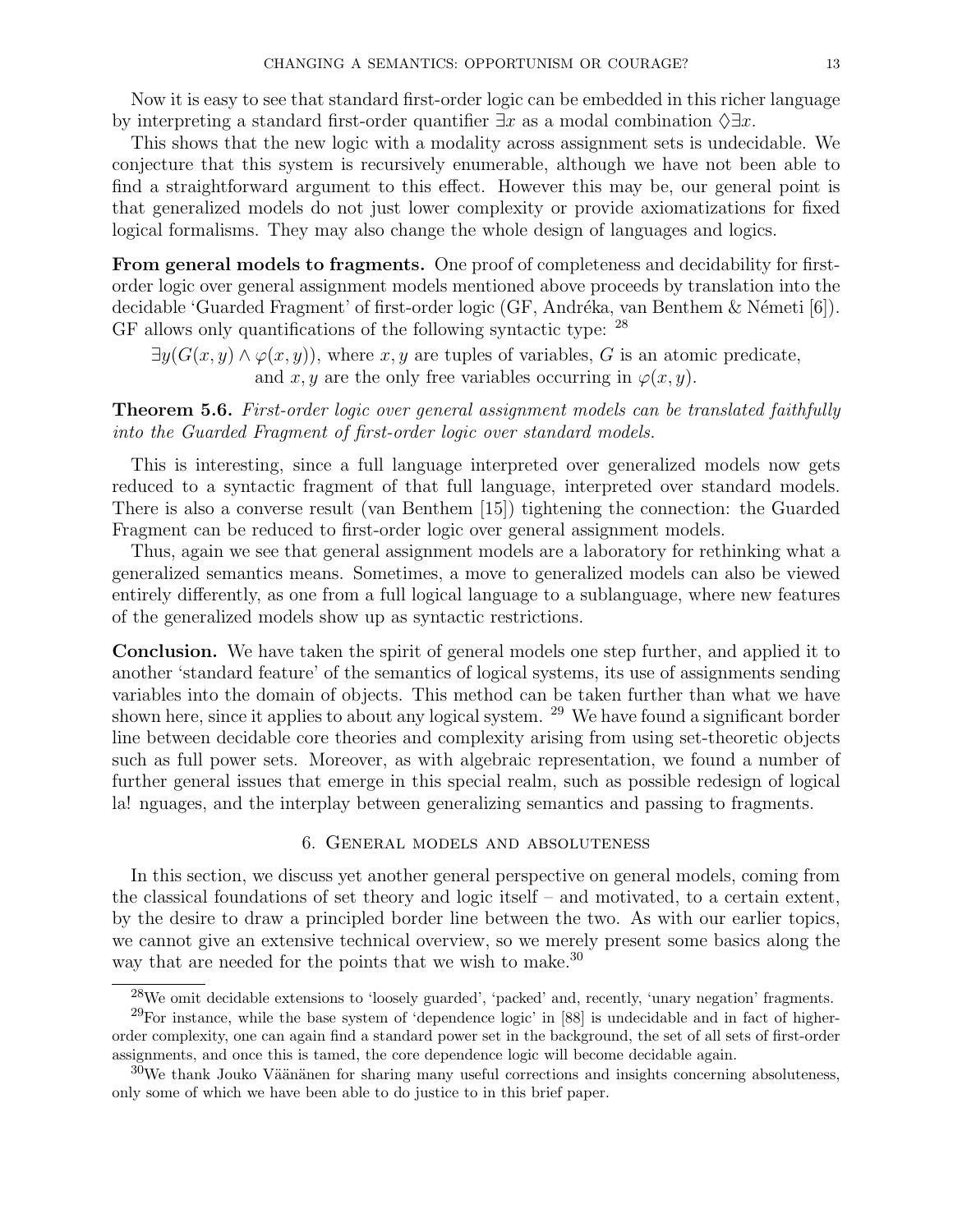Absoluteness and non-absoluteness. There is a sentence  $\varphi_{CH}$  of second-order logic (SOL) which expresses the Continuum Hypothesis (CH) in the following sense: for every model M with cardinality at least continuum we have

$$
(\text{*}) \qquad \qquad M \models \varphi_{\mathsf{CH}} \quad \text{iff} \quad \mathsf{CH} \text{ holds in our metatheory.}^{31}
$$

Hence  $\varphi_{\text{CH}}^{32}$  is logically valid in SOL iff CH holds in the meta-level set theory 'floating above our heads'. Thus, when contemplating the logical validities of SOL, we have to rely on the set theory we use for modeling/formalizing SOL, once more illustrating the earlier-discussed phenomenon of 'wrappings' versus 'content'. Many authors have agreed that the meaning of a formula  $\varphi$  in a model M should depend on  $\varphi$  and M (and their parts) and not on the entire set theoretic hyperstructure of the whole universe containing  $\varphi$  and M, let alone on deciding highly complex and mysterious assertions like the Continuum Hypothesis (cf. [63]). And here is where absoluteness kicks in. Meaningfully investigating these kinds of questions, trying to make tangible and precise definitions and statements concerning phenomena such as the above lead to the theory of absolute logics.

A set-theoretic formula  $\varphi$  is called ZF-*absolute* if its truth value does not change in passing from any model V that satisfies the axioms of standard Zermelo-Fraenkel set theory ZF to any transitive submodel  $V'$  that satisfies those same axioms. Next, Kripke-Platek set theory  $KP$ can be considered as an austere effective fragment of ZF where we omit the Axiom of Infinity and we restrict the Replacement and Collection schemes to bounded FOL-formulas. KPU is a natural extension of KP where we also allow urelements. See [8, pp.10-12]. A set theoretic formula is said to be *absolute* simpliciter if it is KPU-absolute. A logic  $L = \langle Fm, \models \rangle$  is called absolute if the set-theoretic formulas defining Fm and the ternary satisfiability relation  $\models$ are both absolute.

Here are a few illustrations for concreteness. Typical absolute concepts are "being an ordinal", "being a finite ordinal", "being the  $\omega$  (i.e., an ordinal with each element a successor ordinal, but itself not a successor ordinal)", "being the union of two sets  $(x = y \cup z)$ ", etc. However, equally typically, the property "x is the powerset of  $y$ " is not  $ZF$ -absolute, because whether a collection of elements of y is elevated to the rank of being a set is independent from the  $\in$ -structure of y.

Intuitively, absoluteness of a logic means that truth or falsity of the predicate  $M, s \models \varphi$ should depend only on the  $\in$ -structures of  $\varphi$ , M and s, and not on the 'context' that M,  $\varphi$ and s are living in (an example of such a context would be the powerset of M). Then our (\*) above shows that the logic SOL is not ZF-absolute.

Barwise and Feferman [7] initiated the study of absolute logics. The following theorem elucidating the special attention to KPU-absoluteness and making a crucial link to first-order logic is due to Kenneth Manders [67], see also Akkanen [1], Theorem 9 of Feferman [34] and Theorem 3.1.5 in [87, pp. 620-622]. Below, by  $L_{\omega\omega}$  we understand many-sorted first-order logic (FOL) with equality. Also, logic L' is said to be stronger than L if every class C of models defined by a sentence of  $L$  is also definable by a sentence of  $L'$ .

**Theorem 6.1.**  $L_{\omega\omega}$  is the strongest logic among those absolute logics whose formulas are hereditarily finite sets and whose structures M have domains consisting only of urelements.

 ${}^{31}$ Equivalently, CH holds in the 'real world', cf. [63, Sec. I.3, pp. 7-8].

 $32^3$ More precisely, a suitable variant of it taking into account the cardinality condition on M. For the formula  $\varphi_{\text{CH}}$  see Ebbinghaus et al. [31, pp.141-2].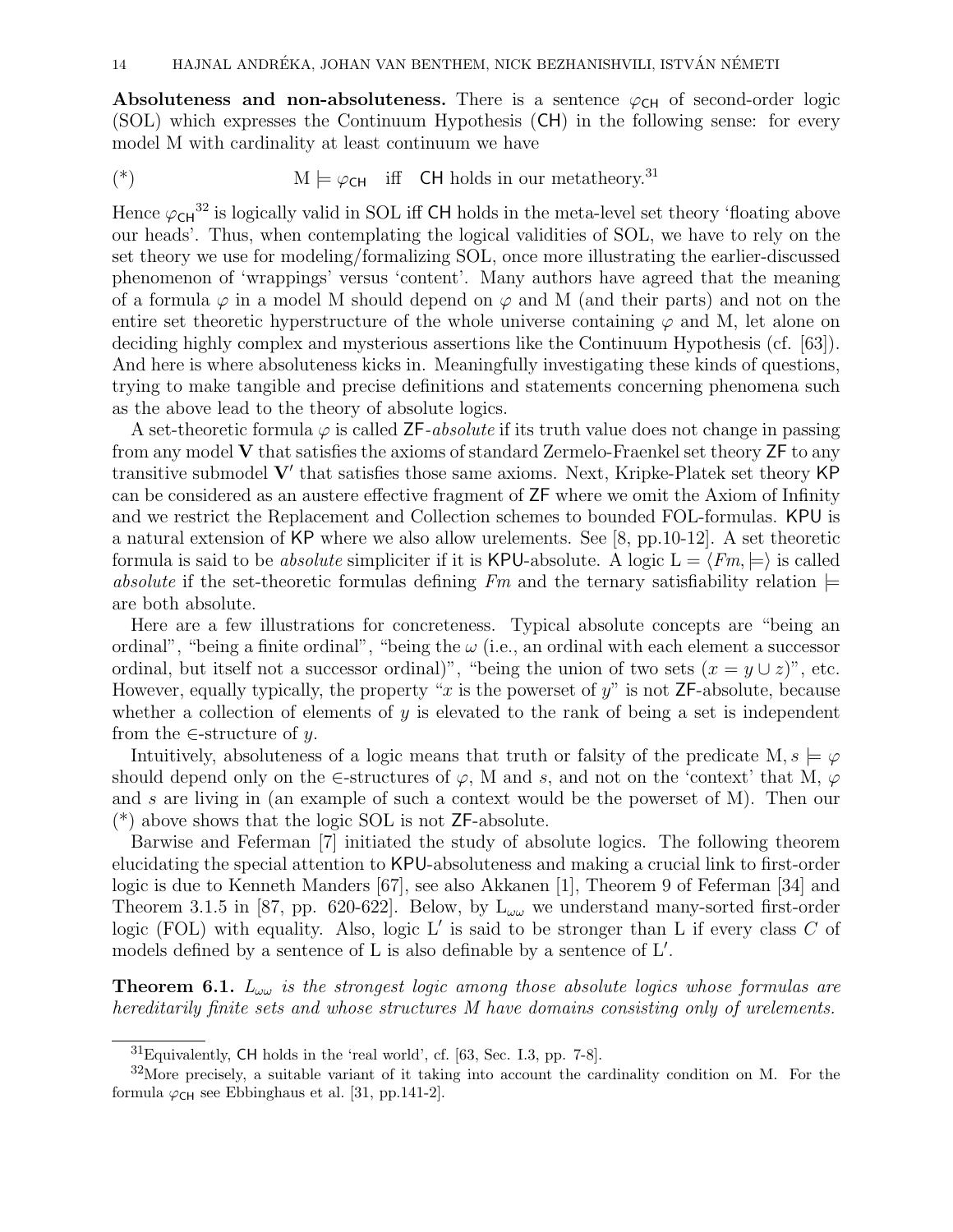Here we allow urelements in KPU so that we can have a good variety of infinite models built from urelements without forcing the existence of an infinite 'pure set'.

General models via absolute versions. If an important logic L turns out to be nonabsolute, then it seems useful to consider and study an absolute version<sup>33</sup> of L (besides L itself). Indeed, Henkin's SOL is an absolute version of SOL. While SOL is not ZF-absolute, one can check that the satisfaction relation of Henkin's general models for second-order logic is absolute (and it even remains so if we add a finite number of our favorite axioms valid in standard SOL). One can see this by using Manders' theorem Thm. 6.1 and by recourse to the results in Section 1, in particular, the close connection between SOL on Henkin models and many-sorted FOL. In the light of Manders' theorem, any absolute version of SOL must have the form of a possibly many-sorted FOL theory.

There is a general method for obtaining absolute versions of given non-absolute logics L. We may assume that the non-absoluteness of L originates from the set-theoretical definition of the ternary satisfiability relation of L not being absolute. Hence, the set-theoretic formula defining the ternary  $M, s \models \varphi$  contains quantifiers ranging over some objects not in the transitive closures of M,  $\varphi$ , and s. Collect these 'dangerous objects' into an extra sort S. Consider the resulting extended models  $(M, S, \epsilon)$ . Similarly to the example of SOL and its Henkin models above, we arrive at a recursively axiomatizable many-sorted FOL theory T whose 'standard' models are the  $(M, S, \in)$ 's. We regard T as an absolute version of the original logic L. By fine-tuning the axioms of  $\mathsf{T}$ , we can fine-tune the absolute version we want to work with. The models of  $\mathsf T$  which are not standard, are the nonstandard models of the absolute version T of L. So, an absolute version of a logic always comes with a notion of a generalized model for L. Indeed, Henkin's models for SOL can be seen as having arisen from devising an absolute version of SOL, and later in Section 8 we will see other examples when the notion of a generalized model for computation can be seen as devising an absolute version of a non-absolute logic. Moreover, in many cases a nonstandard model arising in this way can still be seen as a standard one when viewed from another model of set theory.

If we encounter a logic with high computational complexity, the diagnosis may be nonabsoluteness as the cause for high complexity. This is the case with SOL and with First-order Dynamic Logic with standard semantics (see below). In all these cases, finding absolute versions leads to natural notions of generalized models and to a lower computational complexity of the absolute version. So, the notions of the theory of absolute logics shed light on generalized models as well as on lowering complexity.<sup>34</sup>

At this high level of generality, the style of analysis in this section applies very broadly. One of these applications concerns logics of programs, or processes, cf. [4, 5]. Such logics are usually ZF-absolute, but not KPU-absolute. They cannot have decidable proof systems, even if we select acceptably small sublanguages in them, see  $|4$ , Thm. 1. The reason for this is that standard semantics assumes programs/processes to run in standard time, i.e., along the finite ordinals. We will return to this theme in Sections 7, 8 below, where we consider generalized semantics for recursion and computation in the setting of fixed-point logics.

Conclusion. Absoluteness as independence from set theory can be a desideratum motivating forms of generalized semantics, and in fact, a powerful methodology for their design.

 $33\text{We}$  use the expression 'absolute version' in an intuitive way, not in the technical sense of [8].

 $34$ While absoluteness is meant to express independence from interpretations of set theory, its very definition depends heavily on set theory – but this may be considered a beneficial case of 'catching thieves with thieves'.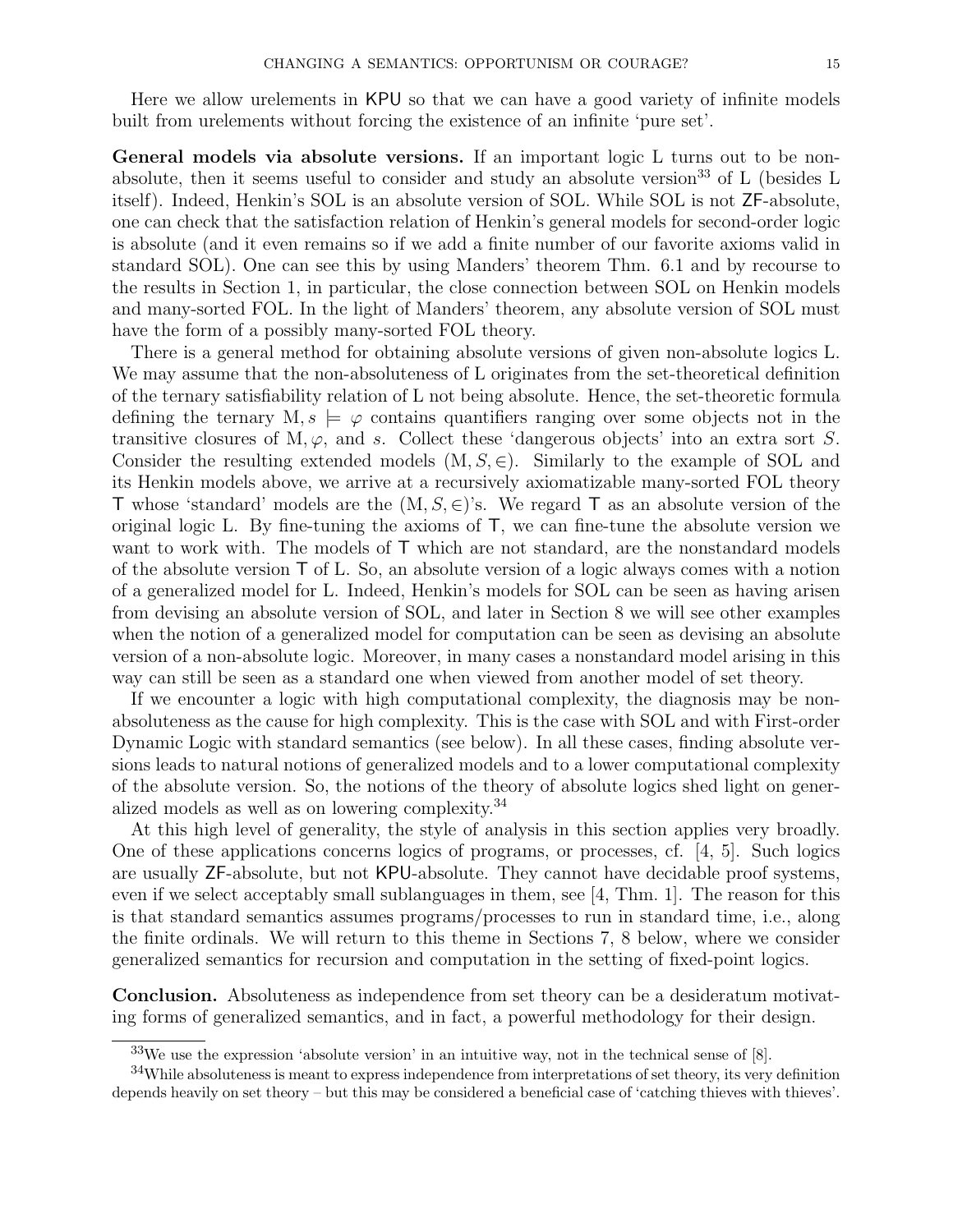#### 7. General models for recursion and computation

Our final topic is an important phenomenon that has often presented challenges to simpleminded semantic views of logical systems, the notion of computation, and in particular, its characteristic nested structures of recursion and inductive reasoning. These logics tend to be of very high complexity, since treating computation explicitly often makes the natural numbers definable by a formula of the logic, after which validity starts encoding truth in second-order arithmetic.<sup>35</sup>

Intuitively, logics of computation are about processes unfolding over time, and hence it is crucial how we represent time: as a standard set-theoretic object like the natural numbers, or as a more flexible process parameter. We will start with this perspective, and its generalized semantics. After that, we move to abstract fixed-point logics of computation and generalized semantics that facilitate the analysis of deductive properties and complexitytheoretic behavior. In a final discussion, we show how two perspectives are related.

Nonstandard dynamic logics. Consider logics of programs in the tradition of propositional dynamic logic  $PDL$ , based on program expressions with the regular operations, where the key role is played by the Kleene star, i.e., transitive closure. While this propositional system is an elegant decidable modal logic, its natural first-order version with objects and predicates that applies to more realistic programming languages is of highly intractable complexity. What causes this, and how can this be remedied? We survey a few ideas from 'nonstandard dynamic logic' NDL <sup>36</sup> [5, 27, 39, 40, 43, 75].

First-order dynamic logic cannot have a decidable proof system, even if we select a small sublanguage, as is shown technically in [4]. The underlying reason is that standard semantics assumes processes to run in standard time, i.e., along the natural numbers. If we make dependence on time explicit, however, we get a dynamic logic with an explicit time structure, or in other words, with a generalized semantics. In this nonstandard dynamic logic NDL, we are not tied to the natural numbers as the only possible time structure, but we can still make as many explicit requirements (as axioms) about time as we wish. As a consequence of this greater flexibility in models,  $NDL$  has a decidable proof system, see [5].  $37$ 

More concretely, NDL is a 3-sorted classical first-order logic whose sorts are the time scale T, the data domain D, and a sort I consisting of (not necessarily all) functions from T into D. We think of the elements of I as objects changing in time ('intensions'). Typically, the content of a machine register changes during an execution of a program, and this register is modeled as an element of I. In standard models, T is the set of natural numbers and I is the set of all functions from T to D. In models of NDL, these domains can be much more general, though we can impose basic reasoning principles about computation such as induction axioms for I (over specified kinds of formulas talking about time), comprehension axioms for intensions, and axioms about the time sort such as successor axioms, order axioms, as well as Presburger Arithmetic, or even full Peano Arithmetic. Also, special axioms about the data structure may be given according to the concrete application at hand.

<sup>&</sup>lt;sup>35</sup>Likewise, so far, fixed-point logics of recursion, though very natural at first glance, have successfully resisted Lindström-style analysis in abstract model theory.

<sup>36</sup>The nonstandard models for this dynamic logic were influenced by Henkin's generalized models for SOL. More positively, one might also call these systems 'logics of general computation'.

 $37$ Here the proof system is decidable, not the set of validities: Section 8 below has a question about this.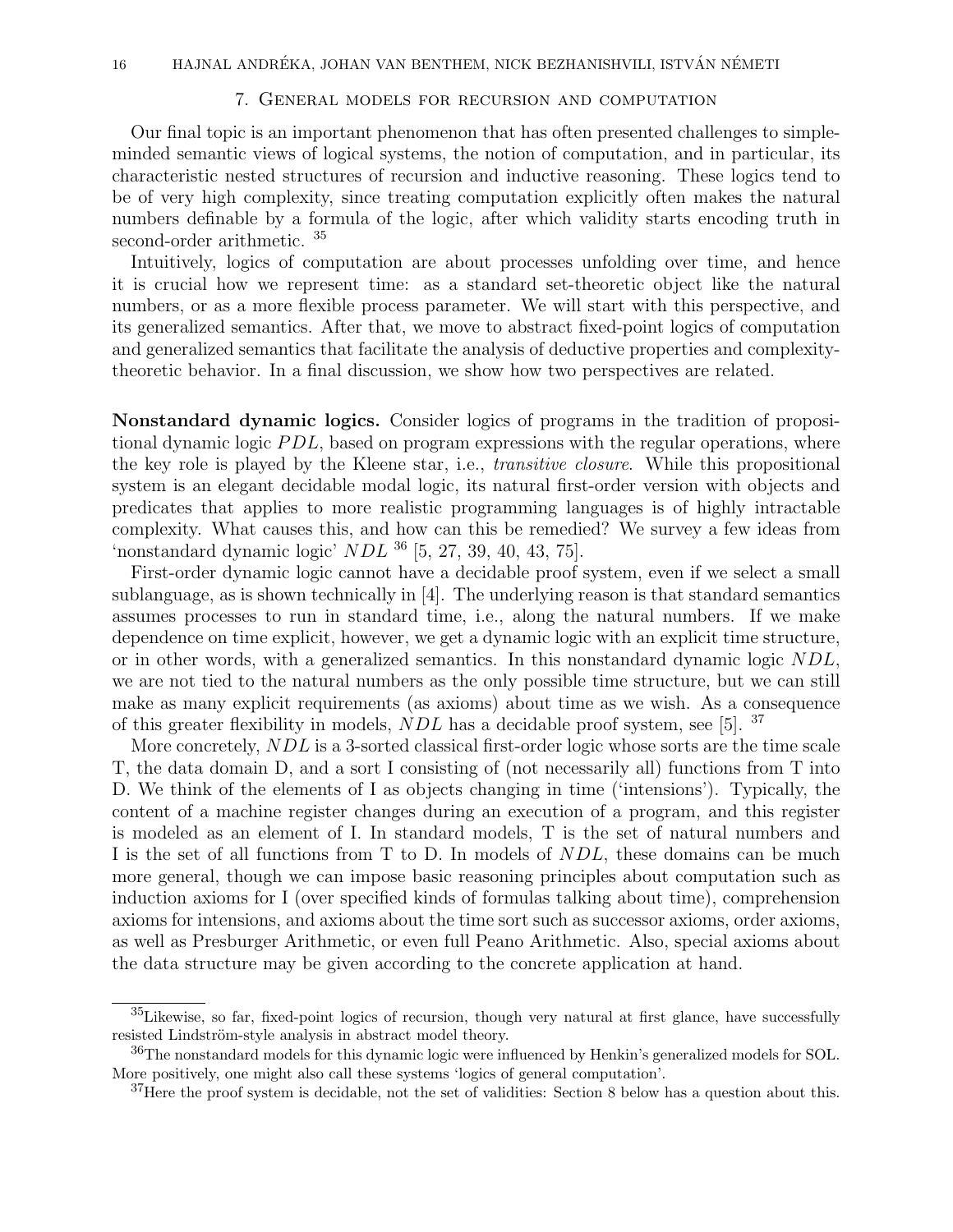NDL talks about programs, processes, and actions, and it can express partial and total correctness plus many other properties such as concurrency, nondeterminism, or fairness. <sup>38</sup>

Digression: extensions to space-time. Similar methods have been applied to spacetime theories, such as the relativity theory of accelerated observers, cf. [66, 85]. There are good reasons for formalizing parts of relativity theory in first-order logic FOL [3]. And then another standard structure for time emerges. <sup>39</sup> Physical processes happen in real time, where the world-line of an accelerated observer is an intensional entity whose spatial location changes with time. It is customary to take the relevant time scale here to be the real number line. But this can again be generalized: this time, to create a special relativity theory AccRel of accelerated observers where time structure becomes an explicit parameter subject to suitable physically motivated axioms on the temporal order and the world lines of test particles. While this is a 'continuous' rather than a 'discrete' temporal setting, many of our earlier points apply. For instance, instead of induction on the natural numbers, one will now have axioms of Dedekind Continuity expressing that, if a physical property changes from holding to not holding along a world-line, then there is a concrete point of time when the change takes place. <sup>40</sup> Furthermore, one uses comprehension axioms to ensure existence of enough world-lines for physical purposes, e.g., for being able to select the inertial world-lines as those that locally maximize time.

We merely mention one striking outcome of this type of analysis with generalized models of time. The famous Twin Paradox of relativity theory predicts that one of two twins who departs on a journey and undergoes acceleration will be younger upon her return than the other twin who stayed put. From a logical perspective, deriving this result turns out to involve having the real line as a time-structure. Using our more general models, it can be shown that the twin paradox cannot be derived by merely imposing temporal axioms, it is also essential to know how physical processes are related to time in terms of induction or continuity axioms about how properties of test particles change along time.

Modal fixed-point logic on generalized models. Let us now move to a much more abstract view of induction and recursion over temporal or ordinal structures as embodied in modal fixed-point logics. In particular, consider the common running example of the modal mu-calculus which has become a powerful mathematical paradigm for the foundational study of sequential computation. <sup>41</sup>

Consider the standard modal language enriched with a least fixed-point operator  $\mu x.\varphi$ for all formulas  $\varphi$ , where x occurs under the scope of an even number of negations. <sup>42</sup> By a general frame for fixed point logic we mean a general frame  $(X, R, \mathfrak{F}(X))$  as in Section 4 such that the family  $\mathfrak{F}(X)$  is closed under the fixed point operators. More precisely, here, inductively, each positive formula  $\varphi$  induces a monotone map  $F_{\varphi}: \mathfrak{F}(X) \to \mathfrak{F}(X)$ . <sup>43</sup> Next we take the intersection of all pre-fixed points of  $F_{\varphi}$ , from  $\mathfrak{F}(X)$ , i.e., we consider

 $38NDL$  has been used for characterizing the 'information content' of well-known program verification methods, for comparing powers of program verification methods, as well as for generating new ones [5].

<sup>&</sup>lt;sup>39</sup>This kind of logical investigations of relativity theory were motivated by Henkin's suggestion (to Andréka and Németi) for 'leaving the logic ghetto', i.e., for applying logic in other areas of science.

 $^{40}$ Cf. [12] for extensive model-theoretic discussion of such properties.

 $^{41}$ The contrast with the earlier *NDL* approach may be stated in terms of moving from 'operational' semantics to 'denotational' semantics of programs (cf. [75]), but we will not elaborate on this theme here.

<sup>&</sup>lt;sup>42</sup>For simplicity we disregard the greatest fixed-point operator, definable as  $\nu x\varphi = \neg \mu x \neg \varphi$ .

<sup>&</sup>lt;sup>43</sup>Here for  $S \in \mathfrak{F}(X)$ , we have that  $F_{\varphi}(S)$  is the value of  $\varphi$  when the variable x is assigned to S.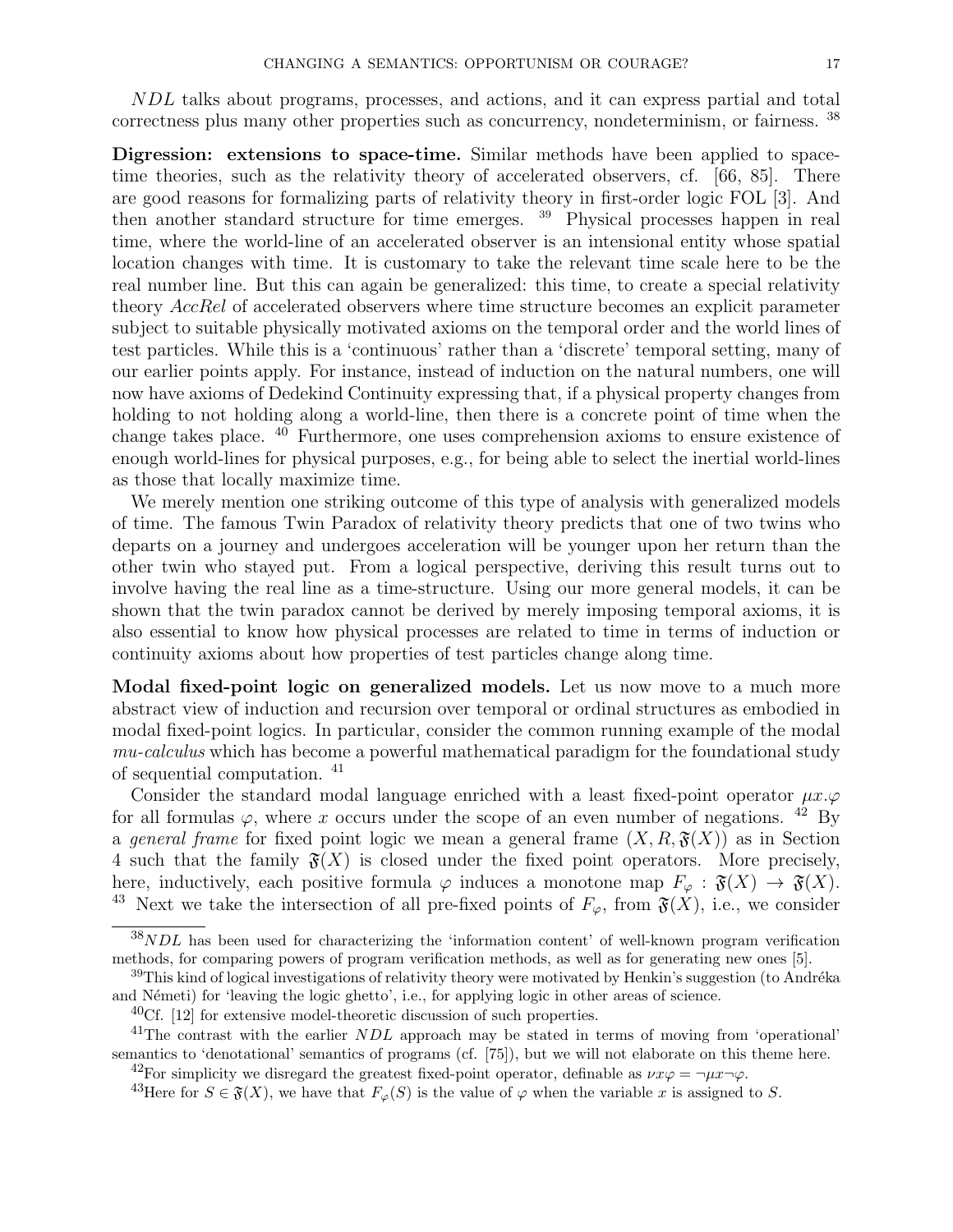$\bigcap \{S \in \mathfrak{F}(X) \mid F_{\varphi}(S) \subseteq S\}.$  If this intersection belongs to  $\mathfrak{F}(X)$  for each  $\varphi$ , then we call  $(X, R, \mathfrak{F}(X))$  a general frame for modal fixed-point logic. This intersection is then the least fixed-point of  $F_{\varphi}$  and it is in fact exactly the denotation of the fixed-point formula  $\mu x.\varphi$ .

This generalized semantics provides a new way to interpret fixed-point operators. Often, say, in spatial logic, we need to restrict attention to some practically realizable subsets of the plane, and fixed-point operators need to be computed with respect to these subsets only. Note also that we lose nothing: if  $\mathfrak{F}(X) = \mathcal{P}(X)$ , then our generalized truth condition coincides with the standard semantics of the modal mu-calculus.

A major motivation for studying general-frame semantics for fixed-point logic is that, via existing algebraic completeness and representation methods, every axiomatic system in the language of the modal mu-calculus is complete with respect to its general frames. Moreover, the powerful Sahlqvist completeness and correspondence results from Section 4 extend from modal logic to axiomatic systems in the modal mu-language for this semantics: cf. [20]. To appreciate this, we note that completeness results for axiomatic systems of modal fixedpoint logic with respect to the standard semantics are very rare, and require highly complex machinery: see [61, 96], and also [82, 25].

As a further instance of the naturalness of these generalized models, we note a delicate point of algebraic representation theory. Axiomatic systems of the modal 'conjugated mu-calculus' axiomatized by Sahlqvist formulas are closed under the well-known Dedekind-*MacNeille completions* in the above general-frame semantics (cf. [19]), whereas no such result holds for the standard semantics (cf.  $|81|$ ).

Now, following the general line in Section 4, we will quickly overview the algebraic semantics for the modal mu-calculus. A modal algebra  $(A, \Diamond)$  is a modal mu-algebra if for each formula  $\varphi$  positive in x, the meet in A of all the pre-fixed points of  $\varphi$  exists (see [2] and [20] for details). This meet will be exactly the denotation of the fixed-point formula  $\mu x.\varphi$ . Similarly to modal logic, the background for our earlier claims of completeness is that axiomatic systems of the modal mu-calculus are complete with respect to modal mu-algebras obtained via the Lindenbaum-Tarski construction: cf. [2, 20]. A modification of the duality between modal algebras and general frames to modal mu-algebras leads to the following notion. A descriptive general frame  $(X, R, \mathfrak{F}(X))$  is called a *descriptive mu-frame* if it is a general mu-frame. For each descriptive mu-frame  $(X, R, \mathfrak{F}(X))$ , the modal algebra  $(\mathfrak{F}(X_A), \mathcal{O}_{R_A})$  is a modal mu-algebra. Moreover, we have the following converse: every modal mu-algebra  $(A, \Diamond)$  is isomorphic to  $(\mathfrak{F}(X_A), \Diamond_{R_A})$  for some descriptive mu-frame  $(X, R, \mathfrak{F}(X))$ .

The difference between the standard and general-frame semantics for fixed-point operators shows in the following example. Consider the frame ( $\mathbb{N} \cup \{\infty\}$ , R) drawn in Figure 1. We assume  $\mathfrak{F}(\mathbb{N} \cup \{\infty\}) = \{\text{all finite subsets of } \mathbb{N} \text{ and cofinite subsets containing the point } \infty\}.$ The standard semantics of the formula  $\Diamond^* p$  is the set of points that 'see points in p with respect to the reflexive and transitive closure of the relation  $R'$ . Therefore, it is easy to see that  $\Diamond^* p$  is equal to the set N. Indeed, N is the least fixed-point of the map  $S \mapsto \{0\} \cup \Diamond_R(S)$ . However, if we are looking for a least fixed-point of this map in general-frame semantics, then we see that this will be the set  $\mathbb{N} \cup \{\infty\}$ . We can say that the semantics of the formula  $\Diamond^* p$  with respect to the general-frame semantics is the set of all points that 'see points in p with respect to the 'admissible' reflexive and transitive closure of the relation  $R^{\cdot,44}$ 

<sup>44</sup>A similar operation is used in [92] for characterising in dual terms subdirectly irreducible modal algebras.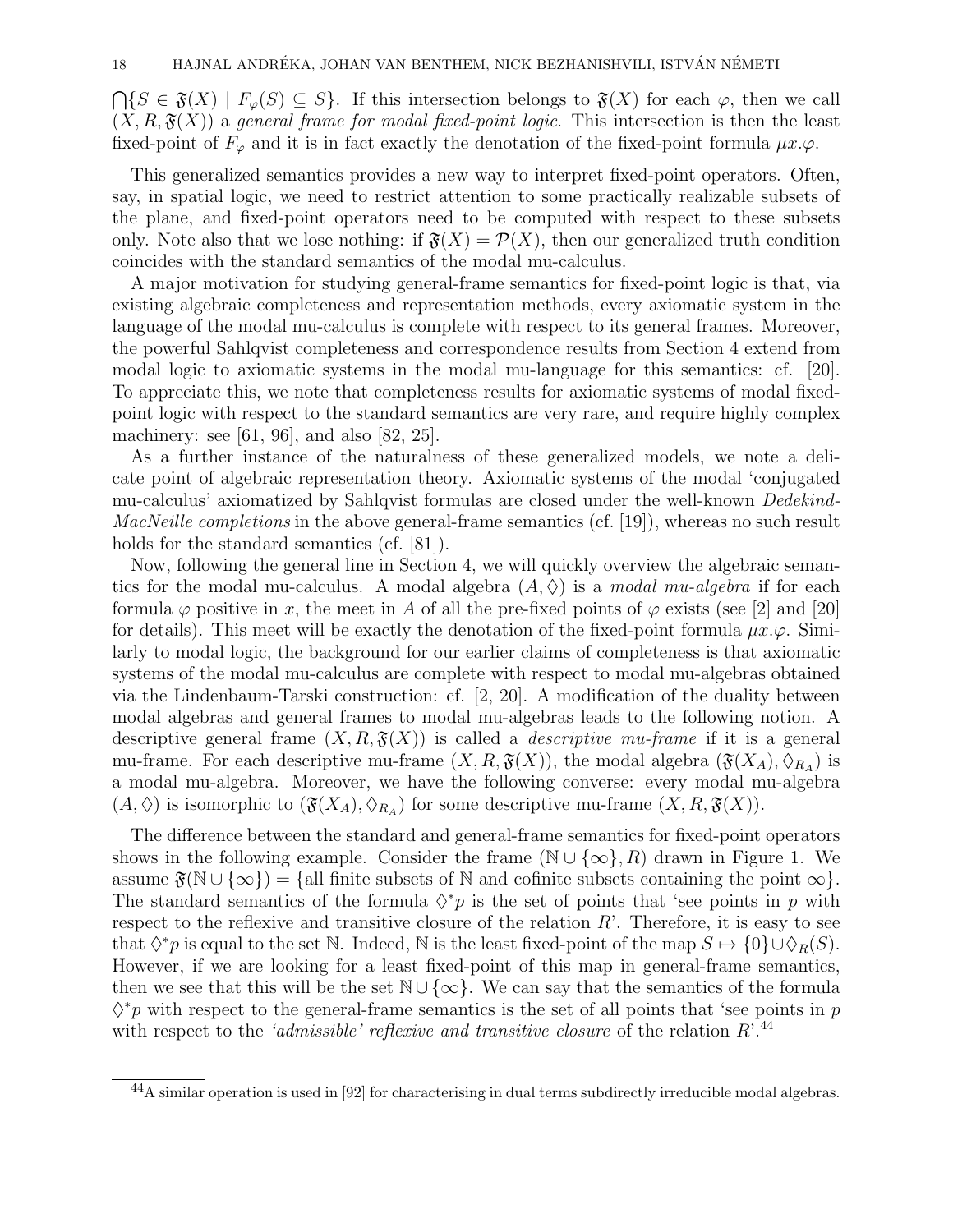

Figure 1. Example

While all this seems to be a smooth extension from the basic modal case, there are also some deficiencies of this generalized semantics. We do not yet have many convincing concrete examples of general mu-frames, and especially of descriptive mu-frames. Some simple examples are general frames  $(X, R, \mathfrak{F}(X))$ , where  $\mathfrak{F}(X)$  is a complete lattice. For instance, the lattice of regular open sets  $\mathcal{RO}(X)$  in any topological space is a complete lattice, so it allows interpretations of the least and greatest fixed-point operators. However, the meets and joins in such structures  $\mathcal{RO}(X)$  are not set-theoretic intersection and union, and analyzing such concrete generalized models for their computational content seems to deserve more scrutiny than it has received so far.

Digression: a concrete fixed-point logic for recursive programs. Modal fixed-point logics can be related to the earlier systems presented in this section. Our 3-sorted system NDL essentially described operational semantics for flow-charts, whereas denotational semantics provides more structured meanings for programs than just input/output relations. In particular, [75] extends the Henkin-style explicit-time semantics of NDL to a Henkin-style denotational semantics for recursive programs (see also [40, pp. 363–365]). The resulting system  $NLP_{rec}$  is a 2-sorted classical first-order logic with one sort W for the set of states, and another sort S for 'admissible' binary relations over W, perhaps subject to Extensionality and Comprehension axioms. The semantics for recursive programs  $p$  will now be a least admissible fixed-point in such a model.<sup>45</sup> (More details will be discussed in Section 8.)

Comparing generalized dynamic logic and Henkin-style second order logic. Both the logic NDL and fixed-point logic over general models as developed above are strongly connected to Henkin-style SOL (HSOL). We discuss one aspect of this connection here, though a full discussion is beyond the scope of this paper.

In one direction, NDL may be viewed as a fragment of Henkin-style SOL:

Theorem 7.1. NDL admits a natural translation into the language of the Henkin-style second-order logic.

**Proof idea.** We would like to interpret  $NDL$  (hence  $T, D, I$ ) in HSOL. How can we define the time-structure  $(T, +, *)$  of  $NDL$  from the concepts available in HSOL?<sup>46</sup> Here comes the trick: In our HSOL structure  $(D, V, E, E^2, E^3, ...)$  we can talk about second-order objects living in  $V$ . That is, we can talk about sets, binary and ternary relations. So we reconstruct T as a pair of sets,  $H \subseteq D$  and  $f \subseteq D \times D$  [i.e., f is a binary relation] with  $f : D \to D$ 

<sup>&</sup>lt;sup>45</sup>E.g., take a recursive program p computing factorial:  $p(x) :=$  if  $x = 0$  then 1 else  $x \cdot p(x - 1)$ . The state-transition functional F associated with this program is  $F(R) := \{ (0, 1) \} \cup \{ \langle x, x \cdot y \rangle : \langle x - 1, y \rangle \in R \}.$ 

<sup>&</sup>lt;sup>46</sup>Here we need more than monadic HSOL: e.g., binary or ternary relations for expressing addition + on T. Therefore we need to simulate binary and ternary relations in many-sorted HSOL. We simulate binary relations with a ternary "elementhood" relation  $E^2 \subseteq D \times D \times V$  such that  $E^2xyX$  means that x, y are "objects", X is a binary relation and Xxy holds (or, in other words,  $\langle x, y \rangle \in X$ ). Similarly, we use a fourplace elementhood relation  $E^3$  for simulating ternary relations, etc. Thus our HSOL model in the general case is of form  $(D, V, E, E^2, E^3, \ldots)$ , i.e. a structure of the sort considered in Section 1.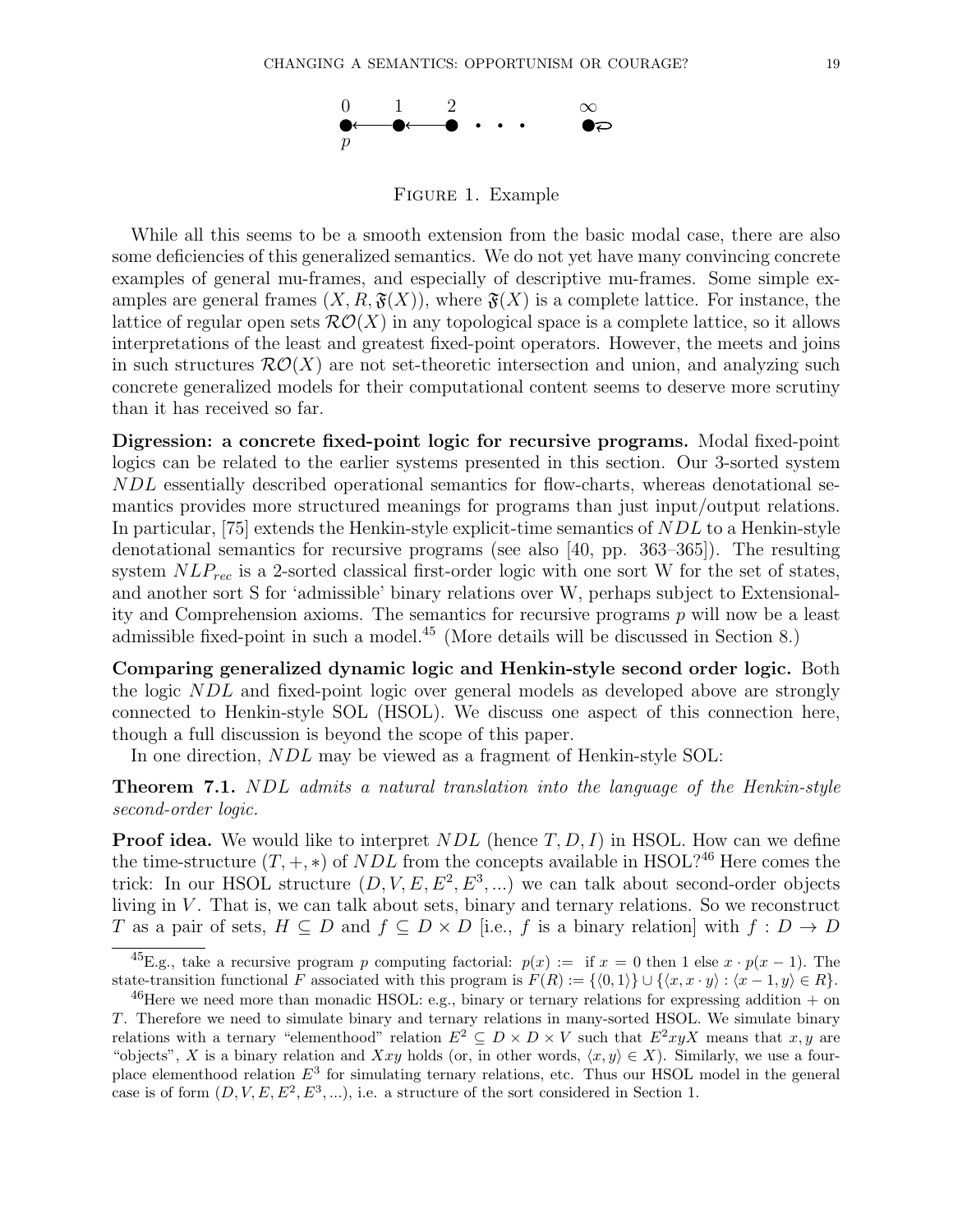such that  $(H, f)$  behaves as the natural numbers with the successor function. For example, we can postulate that there is an object  $0 \in H$  which generates the whole of H via f. To see this, it is sufficient to note that for all  $H' \subseteq D$  if  $0 \in H'$  and H' is closed under f then  $H' \supseteq H$ . From the axioms of HSOL we can prove that this definition is correct, i.e., that  $(H, f)$  is unique up to isomorphism. The latter property is again expressible in HSOL. We skip the rest of the proof which uses similar ideas.

A general experience reflected by the literature is that all program properties expressed in HSOL so far were found to be expressible in NDL. This motivates the following.

Conjecture 7.2. The program properties expressible in the language of Henkin-style SOL can also be expressed in NDL.

We leave a similar detailed comparative discussion of expressive power in generalized frames for the mu-calculus to another occasion.

Conclusion. We have included logics for computation in this paper since these are often considered a challenge to general model techniques in logic. Indeed, we found two existing approaches to generalizing the semantics of logics with recursive definitions: one replacing standard mathematical structures by a wider class of models for their theory, leading to 'generalized counting' on linear orders, the other modifying standard fixed-point semantics in terms of available predicates for approximations. While these generalized approaches to modeling computation seem prima facie different from the earlier ones presented in this paper, in the final analysis, they seem to fall under the general Henkin strategy after all.

#### 8. Relating different perspectives on generalized semantics

We have discussed a number of general perspectives on Henkin's general models and further ways of generalizing semantics by defusing some of the invested set theory. Obvious further questions arise when thinking about connections between the approaches that we have discussed. We will only raise a few of these questions here, and our selection is not very systematic. Even so, the following discussion may help reinforce the interest of thinking about the phenomenon of generalized models in general terms.

Generalized fixed-point semantics and absoluteness. We have stated an objection of high complexity against prima facie attractive program logics such as first-order dynamic logic on its standard models. However, another charge would be lack of absoluteness. For a concrete example, consider the fixed-point logic of recursive programs in Pasztor [75].

The meaning of a recursive program  $p$  in a model M is defined as the least fixed-point of a functional F associated with p as a unary function over the set W of all possible states for p in M, i.e., over  $\mathcal{P}(W \times W)$ . As an illustration for the idea, consider computing the transitive closure of a relation  $R$  as the denotational semantics of a nondeterministic recursive program

 $p(x) = y$  if either  $R(x, y)$  or else  $\exists z[p(x) = z \land R(z, y)].$ 

The functional  $F$  associated with this program is

 $F(X) = R \cup (X \circ R)$ , where  $\circ$  denotes relational composition.

It can be seen that the least fixed-point of the above  $F$  is defined by

 $\Phi(x, y) \leftrightarrow \exists$  sequence s whose domain is a finite ordinal  $n + 1$  such that  $(x = s_0, y = s_n \wedge \forall i < n \langle s_i, s_{i+1} \rangle \in R).$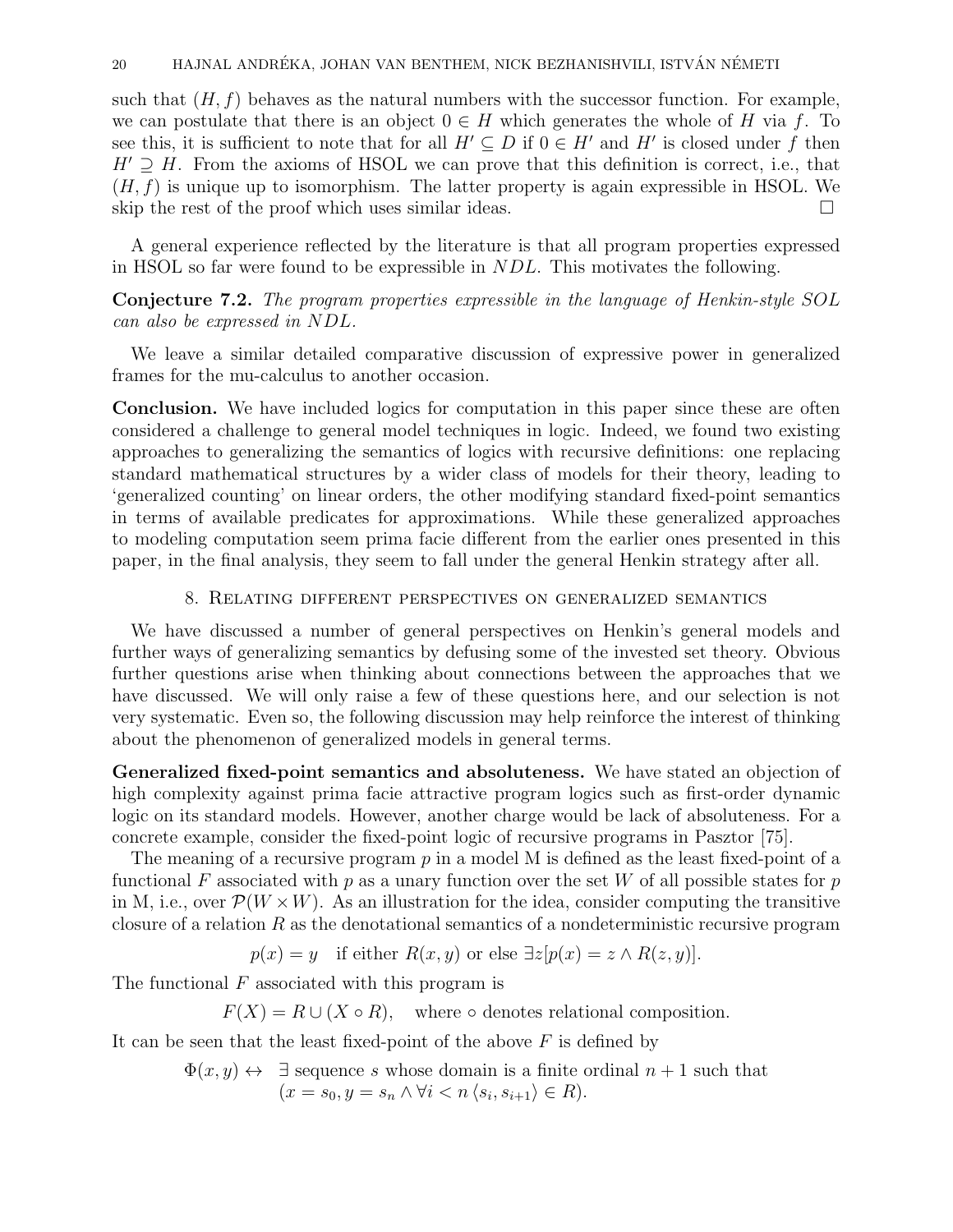This definition of transitive closure is  $ZF$ -absolute. If  $V, V'$  are  $ZF$ -models with  $V'$  a transitive submodel of V, then V and V' have the same finite ordinals since  $\omega$  is ZF-absolute and  $V'$  has to have an  $\omega$  by the axiom of infinity. However, the definition is not KPU-absolute. Let  $V', V \models$  KPU where V' is a transitive submodel of V from which  $\omega$  is omitted. This is possible because there is no Axiom of Infinity in KPU as defined in [8, pp.10-12]. It may happen that V has more finite ordinals than  $V'$ . Hence the sequence s in  $\Phi$  might exist in V but not in V'. Therefore, for some concrete  $x, y \in V'$  we may have  $\Phi(x, y)$  in V but not in  $V'$ . This shows that  $\Phi(x, y)$  is not a KPU-absolute formula.

Now Pasztor [75] describes an absolute version of this semantics, which is precisely the logic  $NLP_{rec}$  for recursive programs discussed earlier in Section 7. In particular, its choice of 'admissible transition relations' is entirely analogous to introducing a first-order sort for predicates as we did in Section 1. As a result,  $NLP_{rec}$  has a complete and decidable inference system. A similar analysis shows how our earlier logic NDL can be viewed as the result of making the semantics of first-order dynamic logic absolute in a principled manner.

As a final issue in this connection, recall the earlier-mentioned feature that NDL is a recursively axiomatizable but not a decidable theory. Can we make it truly decidable, in line with constructive set theories such as those studied in [24], by merging its semantics with the general assignment models of Section 5? <sup>47</sup>

A more general issue arising here is how our earlier motivations for decidable semantics extend to the realm of computation. Our semantics of generalized counting still imports a substantial first-order theory of data structures for the computation to work on, and seems an interesting matter for even closer scrutiny. For instance, in line with Section 5, we could also define guarded fragments of second-order logic whose bounded quantification patterns match restrictions on available assignments of denotations to individual and predicate variables. <sup>48</sup>

Smoking out set theory in algebraic representation. In Section 4, we used the case of modal logic to show how general models are completely natural from the viewpoint of algebraic semantics for logical systems – and even the only vehicle that will lead to insightful categorial dualities between algebras and model-theoretic structures.

Even so, second-order logic can hide in unexpected places. For instance, note that the standard Stone Representation for Boolean Algebra, on which the modal representation is based, itself employs a non-absolute standard set-theoretic object, viz. the set of all ultraflters on a given algebra. This shows in various side effects. One is that the models produced by this method tend to have overly large point sets as their domains. For instance, to represent a countable Boolean algebra, one needs only countable many points to make all necessary distinctions, whereas the Stone Space will have uncountably many points.<sup>49</sup>

But a further natural concern may be the heavy dependence of this representation on set-theoretic assumptions like the existence of ultrafilters extending given filters (the 'Prime Ideal Theorem'). Indeed, van Benthem [11] raised the question whether this feature can be eliminated, and came up with what is essentially a new 'possibility semantics' for classical

 $^{47}$ A similar move toward creating decidable theories in physics might follow the lead of Section 7 in having only specially designated 'space-time trajectories' available in models for physics.

<sup>&</sup>lt;sup>48</sup>Here guard atoms will now be syntactically 'third-order' (though this term loses much of its force in a many-sorted setting), while we must also allow names for designated objects and predicates. We leave technical details of such more radical decidability perspectives for another occasion.

<sup>&</sup>lt;sup>49</sup>To see that a countable structure suffices, take a countable elementary substructure of the Stone Space.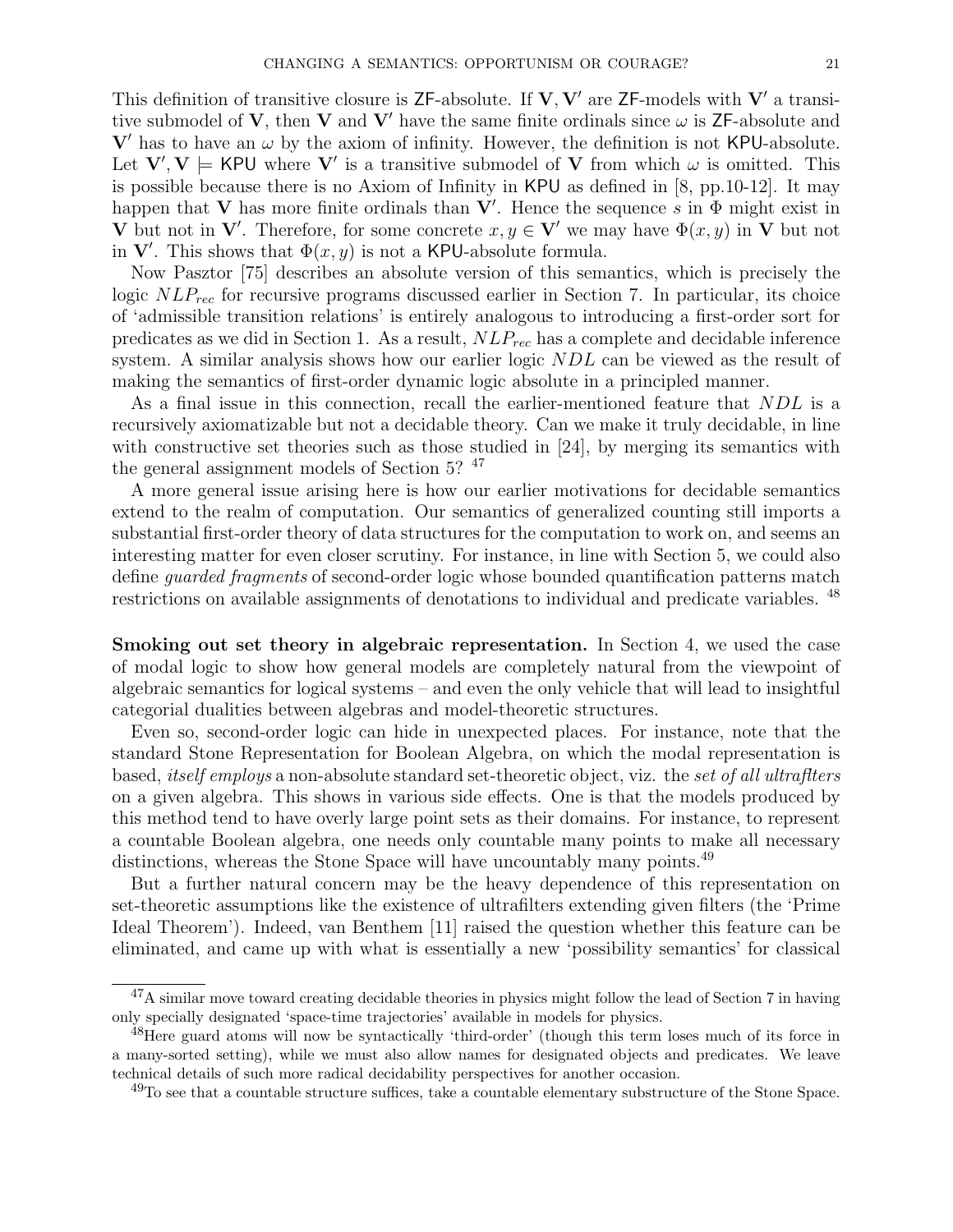logic where representation takes place in the universe of all consistent sets, by generalizing the semantics of the basic logical operations to the latter setting.<sup>50</sup>

This move suggests a further kind of generalized semantics, where we do not just extend the model class, but where we must also radically generalize our understanding of the meanings of basic expressions in our original language. One way of thinking about this is as turning the tables, using generalized semantics on the very representation method that is supposed to motivate generalized semantics. We leave this as an intriguing unexplored avenue for now.

Richer languages for generalized models. We have seen that generalized assignment semantics supports richer first-order languages with natural new operators. This phenomenon is well-known from other areas of logic, such as linear logic and other resource- conscious logics, where classical logical operators 'split into several variants, while new operators emerge as well. Again, an immediate test question is then whether the same happens in second-order logic, the realm where Henkin started his analysis. Do generalized predicate models support natural extensions of the usual second-order language?

We have not been able to find a good example that stays inside  $FOL$ . However, one can add a new modality as we did for general assignment models in Section 5, that says that the matrix formula is true in some extension of the current predicate range. Interesting things then become expressible, and the usual language of second-order logic gets embedded, but we are not even sure what sort of higher-order logic this system would really be.

Trade-offs between generalized semantics and language fragments. We have seen a close analogy between first-order logic with general assignment models and the Guarded Fragment over standard models, as almost two sides of the same coin. Now well-chosen fragments are of great logical interest, and we noted their importance already in understanding how second-order logic works at deeper semantic and computational levels. What can we say about this in general? Can we re-analyze basic fragments of second-order logic in terms of generalized semantics for the whole language? <sup>51</sup>

Coda: nonstandard truth conditions. We conclude with one possibly more radical style of generalizing a semantics, by changing truth definitions, a theme that has come up occasionally in our earlier discussions, e.g., on constructivizing representation methods.

As a concrete instance, consider the general assignment semantics of Section 5 as embodying our theme of 'lowering complexity', taking FOL from undecidable to decidable by removing extraneous mathematics from the core definitions of the logical system. Can we lower complexity even further, from decidable to 'feasible' logics, whose satisfiability or validity problem would be decidable in polynomial time? No such proposal seems to exist, and it may be of interest to see where the difficulty lies. The complexity of decidability for many logics has to do with the exponential combinatorial explosion associated with disjunctions. Enlarging the model class does not seem to solve this, and what may be needed is rather a change in the way in which we interpret disjunction. <sup>52</sup>

Generalized semantics by tinkering with the interpretations of logical operators can be very powerful. One interesting example of lowering complexity while improving model-theoretic behavior are modal 'bisimulation quantifiers' (Hollenberg [55]) that step outside of current

 $50$ This theme will be resumed in the forthcoming study [16].

 $51\text{As}$  a related issue, could well-known key fragments of  $SOL$  be captured through their insensitivity in passing between standard models and matching generalized models yet to be found?

<sup>&</sup>lt;sup>52</sup>One such proposal from the folklore has been to read disjunction as linear combination.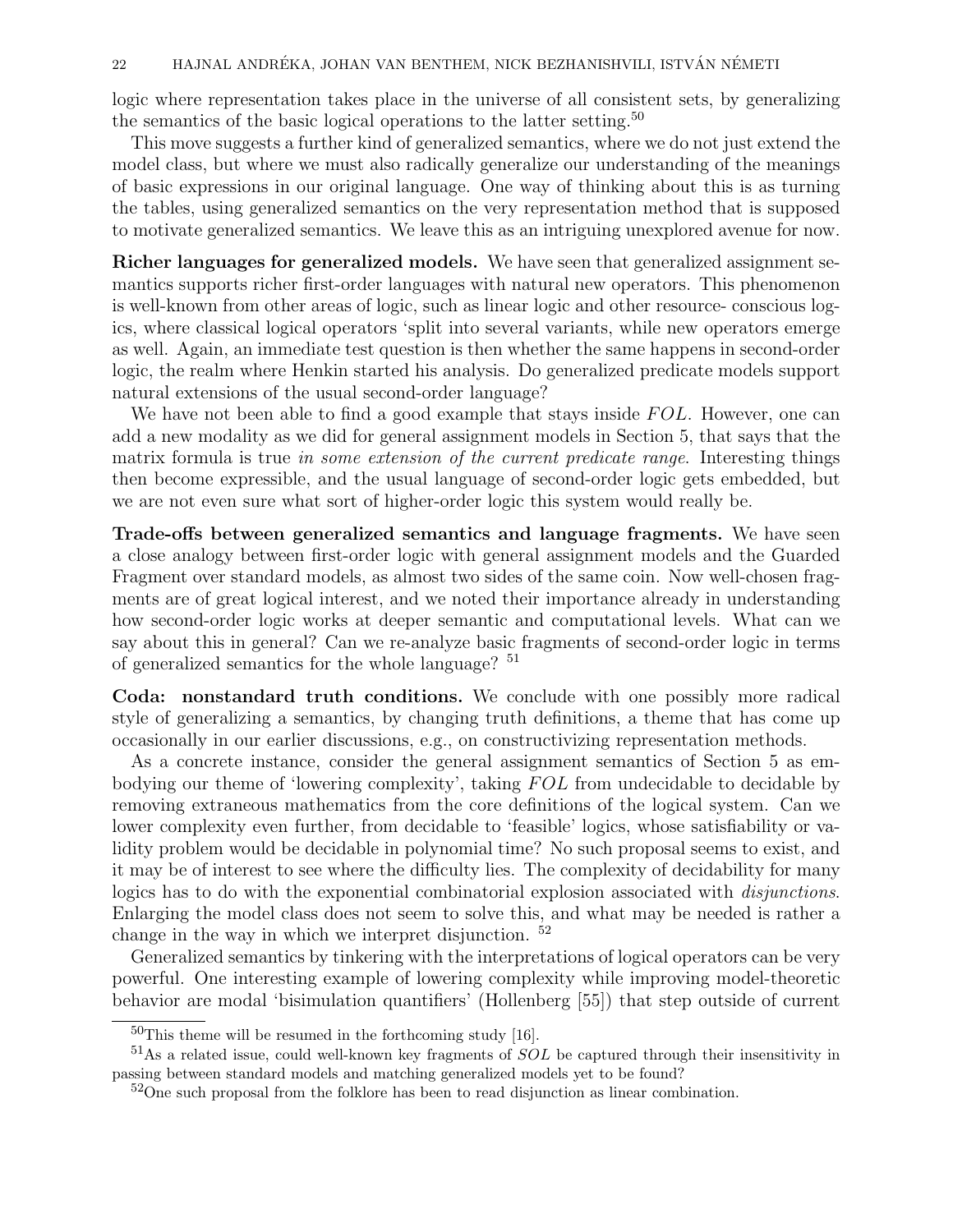models in their interpretation. A bisimulation quantifier is a modality  $\langle p \rangle \varphi$  interpreted in pointed models  $(M, s)$  as saying that there exists a bisimulation, for the whole language except for the propositional letter p, between  $(M, s)$  and some model  $(N, t)$  such that  $\varphi$  is true in  $(N, t)$ . One can think of this as a 'tamed form' of second-order quantification over the property  $p$  – and its effect is to leave modal logic decidable and even preserves its striking model-theoretic properties such as uniform interpolation.<sup>53</sup>

A similar move would be possible for second-order logic, replacing bisimulation by potential isomorphism, generalizing its semantics in very different ways from the above. However, we will not pursue this more radical form of meaning-changing generalized semantics here.

# 9. CONCLUSION

This paper started with an account of Henkin models for second-order logic. To some people, this technique may look like a trick for lazy people, but we have shown how this circle of ideas keeps returning in the field for good reasons. We surveyed some major manifestations of generalized semantics ranging from set theory to algebra and computational logic, some close to Henkin's models, others more remote – and explored the many interesting technical and conceptual issues and results that these bring to light. <sup>54</sup> Our main suggestion has been that it is well-worth thinking about the phenomenon of generalized semantics more generally, both in terms of general insights and concrete technical results when their main features are out side by side. We feel that we have only scratched the surface of what might be a deeper theoretical understanding of what is going on here. <sup>55</sup>

While we have proposed taking a critical look at unwarranted 'set-theoretic imperialism' and unquestioning acceptance of set-theoretic structures without a cost-benefit analysis, we have not advocated doing away with set theory altogether, since that would mean abandoning a lingua franca that has served the field of logic so well. Likewise, we have not proposed abandoning second-order logic: it is attractive to look at behavior on standard models, and that attraction will not easily go away.  $56$  Finally, our tolerance for generalized semantics may seem almost all-embracing at times, but we certainly would not advocate trying to make general sense of every auxiliary move by logicians. Some practices in a field are just ad-hoc: and nothing is gained by pretending otherwise.

Finally, however, we would like to emphasize the original motivation for writing this paper once more. It is always worth-while to think about the achievements of Leon Henkin and what they mean in a broader perspective, and we have done so triggered by the various references to his work in this paper. In addition, we hope that the free-thinking and sometimes playful way in which we have done so reflects something of Henkin's open-minded personality that one would do well to emulate.

<sup>&</sup>lt;sup>53</sup>Added to propositional dynamic logic, bisimulation quantifiers yield the modal mu-calculus.

<sup>54</sup>Even so, our survey is by no means complete. E.g., Gabriel Sandu has suggested that the 'substitution account' for the meaning of first-order quantifiers would be another natural candidate for our style of analysis.

<sup>55</sup>To mention just one more delicate point, it is argued in [58] that second-order logic with generalized semantics is model-theoretically stronger than first-order logic because even weak comprehension in the second order part brings about 'strong instability' in the model theoretic sense. In another vein, [58] compares second-order logic with generalized semantics (plus comprehension) to full second-order rather than to firstorder logic. What emerges then is that, by forcing one obtains model-theoretic results for full second-order logic, but with generalized models one can eliminate forcing.

<sup>56</sup>We refer to [89] for a state-of-the-art discussion of set theory side by side with second-order logic.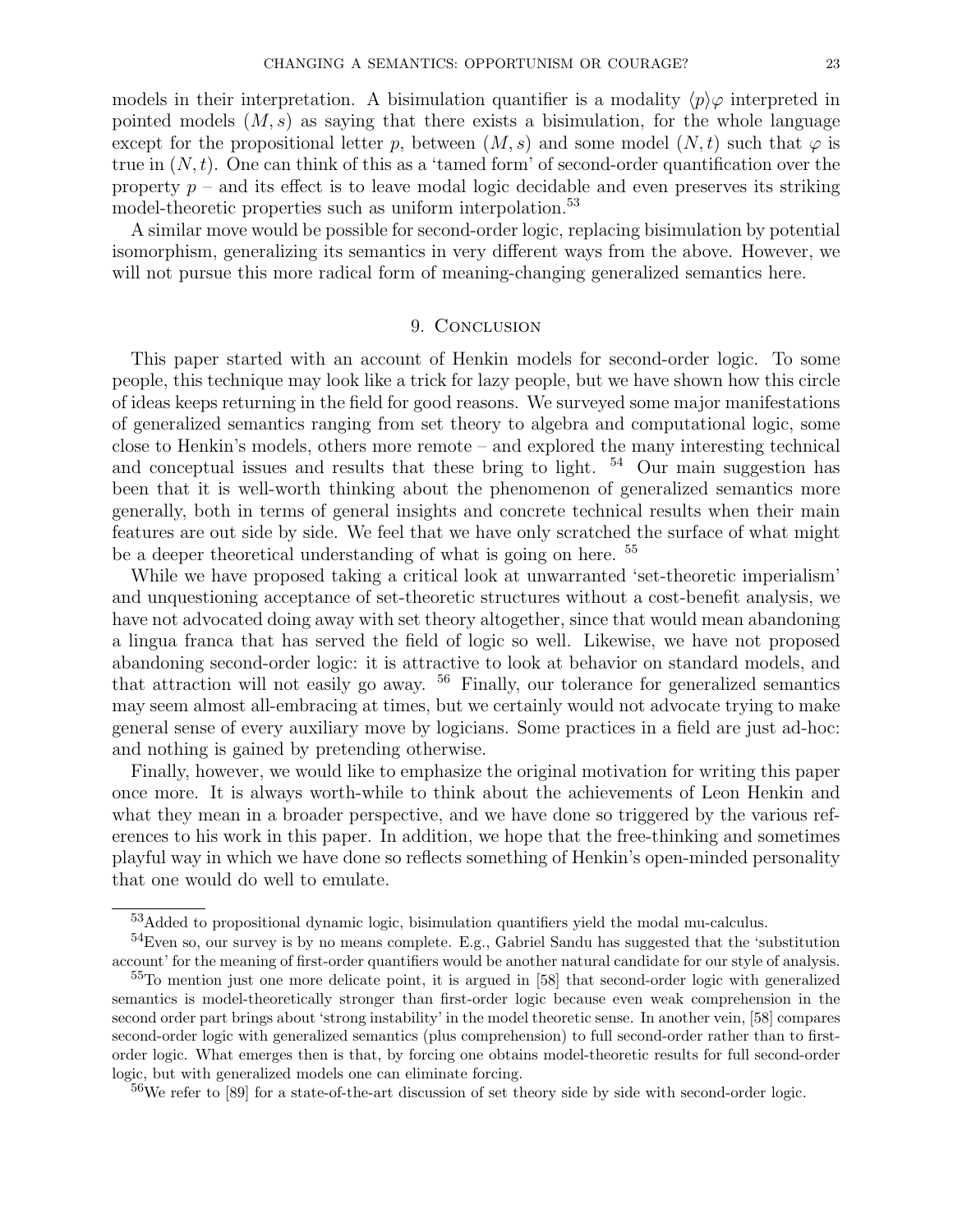#### **REFERENCES**

- [1] J. Akkanen. Absolute logics. Annales Academia Scientiarum Fennica, Series A, I. Mathematica Dissertationes 100. Suomalainen Tiedeakatemia, 1995.
- [2] S. Ambler, M. Kwiatkowska, and N. Measor. Duality and the completeness of the modal  $\mu$ -calculus. Theoretical Computer Science, 151:3–27, 1995.
- [3] H. Andréka, J. Madarász, and I. Németi. Logical axiomatizations of space-time. Samples from the literature. In A. Prékopa and E Molnár, editors, Non-Euclidean Geometries: János Bolyai Memorial Volume, volume 581 of Mathematics and Its Applications, pages 155–185. Springer-Verlag, 2006.
- [4] H. Andréka, I. Németi, and I. Sain. Completeness problems in verification of programs and program schemes. In Mathematical Foundations of Computer Science'79, LNCS 74, pages 208–218. Springer-Verlag, 1979.
- [5] H. Andr´eka, I. N´emeti, and I. Sain. A complete logic for reasoning about programs via nonstandard model theory. Theoretical Computer Science, 17(3):193–212, 1982. Part II in Number 3, pp. 259-278.
- [6] H. Andr´eka, J. van Benthem, and I. N´emeti. Modal logics and bounded fragments of predicate logic. Journal of Philosophical Logic, 27(3):217–274, 1997.
- [7] J. Barwise. Absolute logics and  $\mathbf{L}_{\infty}$ . Ann. Math. Log., 4:309–340, 1972.
- [8] J. Barwise. Admissible Sets and Structures. Springer-Verlag, 1975.
- [9] J. Barwise and J. Seligman. Imperfect information flow. In L. Ong, editor, LICS 1993, LNCS, pages 252–260. Springer-Verlag, 1993.
- [10] J. van Benthem. Two simple incomplete modal logics. Theoria, 44(1):25–37, 1978.
- [11] J. van Benthem. Partiality and non-monmotonicity in classical logic. Logique et Analyse, 29:225–247, 1986.
- [12] J. van Benthem. The Logic of Time. Reidel, Dordrecht (Synthese Library 156), 1991.
- [13] J. van Benthem. Exploring Logical Dynamics. Studies in Logic, Language and Information. CSLI Publications & Cambridge University Press, 1996.
- [14] J. van Benthem. Information transfer across chu spaces. Logic Journal of the IGPL, 8(6):719–731, 2000.
- [15] J. van Benthem. Guards, bounds, and generalized semantics. Journal of Logic, Language and Information, 14(3):263–279, 2005.
- [16] J. van Benthem, N. Bezhanishvili, and W. Holliday. Modal logic based on possibilities. In preparation.
- [17] J van Benthem and K. Doets. Higher-order logic. In D. Gabbay and F. Guenthner, editors, Handbook of Philosophical Logic, volume 1, pages 275–329. Springer, Dordrecht, 1983.
- [18] G. Bezhanishvili. Stone duality and Gleason covers through de Vries duality. Topology Appl., 157(6):1064–1080, 2010.
- [19] N. Bezhanishvili and I. Hodkinson. Preservation of Sahlqvist fixed point equations in completions of relativized fixed point BAOs. Algebra Universalis, 68:43–56, 2012.
- [20] N. Bezhanishvili and I. Hodkinson. Sahlqvist theorem for modal fixed point logic. Theoretical Computer Science, 424:1–19, 2012.
- [21] E. Bishop. Foundations of constructive analysis. McGraw-Hill, 1967.
- [22] P. Blackburn, M. de Rijke, and Y. Venema. *Modal Logic*. Cambridge University Press, 2001.
- [23] W. Blok. On the degree of incompleteness of modal logics. Bull. Sect. Logic, 7(4):167–175, 1978.
- [24] D. Cantone, E. G. Omodeo, and A. Policriti. Set Theory for Computing. From Decision Procedures to Logic Programming with Sets. Monographs in Computer Science. Springer, 2001.
- [25] B. ten Cate and G. Fontaine. An easy completeness proof for the modal  $\mu$ -calculus on finite trees. In L. Ong, editor, FOSSACS 2010, volume 6014 of LNCS, pages 161–175. Springer-Verlag, 2010.
- [26] A. Chagrov and M. Zakharyaschev. Modal logic, volume 35 of Oxford Logic Guides. The Clarendon Press, New York, 1997.
- [27] L. Csirmaz and J. Paris. A property of 2-sorted Peano models and program verification. Zeitschr. fur Math. Log., 30:325–334, 1984.
- [28] B. Davey and H. Priestley. Introduction to lattices and order. Cambridge University Press, New York, second edition, 2002.
- [29] M. Dunn. Gaggle theory: An abstraction of Galois connections and residuation, with applications to negation, implication, and various logical operators. volume 478 of Lecture Notes in Computer Science Volume, pages 31–51. Springer, 1991.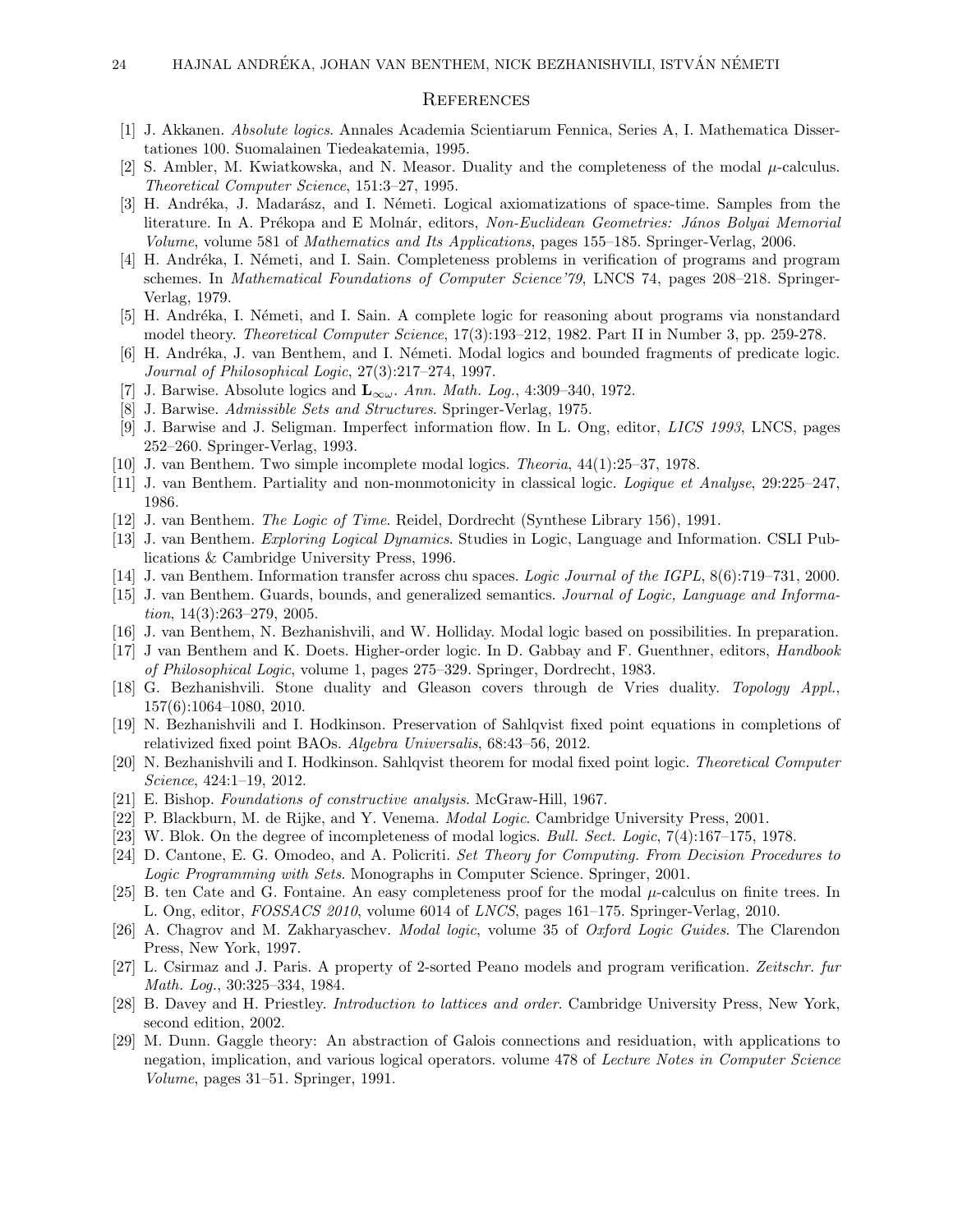- [30] M. Dunn, M. Gehrke, and A. Palmigiano. Canonical extensions and relational completeness of some substructural logics. J. Symb. Log., 70(3):713–740, 2005.
- [31] H.-D. Ebbinghaus, J. Flum, and W. Thomas. *Mathematical Logic*. Springer, 1994. Second edition.
- [32] H. Enderton. Finite partially-ordered quantifiers. Zeitschr. fur Math. Log., 16:393-397, 1970.
- [33] L. Esakia. Topological Kripke models. Soviet Math. Dokl., 15:147–151, 1974.
- [34] S. Feferman. Set-theoretical invariance criteria for logicality. Notre Dame J. of Formal Logic, 51(1):3–20, 2010.
- [35] N. Galatos and P. Jipsen. Residuated frames with applications to decidability. Transactions of the AMS. To appear.
- [36] D. Gallin. *Intensional Higher-Order Logic*. North Holland Publishing Company, Amsterdam, 1975.
- [37] B. Ganter and R. Wille. Formal concept analysis mathematical foundations. Springer, 1999.
- [38] M. Gehrke. Generalized Kripke frames. Studia Logica, 84(2):241-275, 2006.
- [39] T. Gergely and L. Ury. First-order programming theories, volume 24 of EATCS Monographs on Theor. Comp. Sci. Springer-Verlag, Berlin, 1991.
- [40] A. Gil-Luezas, T. Hortalá-González, and M. Rodriguez-Artalejo. Standard versus nonstandard semantics in logics for functional programs. In K. Meinke and J.V. Tucker, editors, Many-sorted logics and their applications in computer science, Proc. Leeds, August 1988, pages 343–391, New York, 1993. John Wiley and Sons.
- [41] K. Gödel. I, Dissertation. pages 60–101. University of Vienna, 1929. Reprinted in Gödel 1986.
- [42] E. Grädel, W. Thomas, and T. Wilke (Eds.). Automata, Logics, and Infinite Games. Springer, 2002.
- [43] P. Hájek. Making dynamic logic first-order. In *Mathematical Foundations of Computer Science'81 (Proc.*) Strbske Pleso 1981), Lecture Notes in Computer Science 118, pages 278–295. Springer-Verlag, Berlin, 1981.
- [44] D. Harel. Recurring dominoes: Making the highly undecidable highly understandable. Ann. Disc. Math., 24:51–72, 1985.
- [45] L. Henkin. The completeness of the first-order functional calculus. J. Symbolic Logic, 14:159–166, 1949.
- [46] L. Henkin. Completeness in the theory of types. J. Symbolic Logic, 15:81–91, 1950.
- [47] L. Henkin. Some remarks on infinitely long formulas. In Infinitistic Methods. Proceedings of the Symposium on Foundations of Mathematics, Warsaw 2-9 September 1959, Panstwowe Wydawnictvo Naukowe, pages 167–183. 1961.
- [48] L. Henkin. Logical systems containing only a finite number of symbols. In Séminair de mathématiques supérieures, volume 21 of Les Presses de l'Université de Montréal, Montréal, page 48. 1967.
- [49] L. Henkin. Internal semantics and algebraic logic. In H. Leblanc, editor, Truth, Syntax and Modality, pages 111–127. North-Holland, 1973.
- [50] L. Henkin and D. Monk. Cylindric algebras and related structures. In Proceedings of the Tarski Symposium, pages 105–121. AMS, Providence, Rhode Island, 1974.
- [51] L. Henkin, D. Monk, and A. Tarski. Cylindric Algebras. Part II. North-Holland, 1985.
- [52] L. Henkin and D. Resek. Relativization of cylindric algebras. Fund. Math., 82:363–383, 1975.
- [53] D. Hilbert and W. Ackermann. Grundzügen der theoretischen Logik. Springer-Verlag, 1928.
- [54] J. Hintikka and G. Sandu. What is the logic of parallel processing? Int. J. Found. Comput. Sci., 6(1):27–49, 1995.
- [55] M. Hollenberg. Logic and Bisimulation. PhD thesis, University of Utrecht, 1998.
- [56] W. Holliday. Partiality and adjointness in modal logic. In Advances in Modal Logic (AiML 2014), 2014. To appear.
- [57] L. Humberstone. From worlds to possibilities. Journal of Philosophical Logic, 10:313–339, 1981.
- [58] T. Hyttinen, K. Kangas, and J. Väänänen. On second-order characterizability. Logic Journal of the IGPL, 21(5):767–787, 2013.
- [59] B. Jónsson and A. Tarski. Boolean algebras with operators, Part I,. American Journal of Mathematics, 73:891–939, 1951.
- [60] R. Kaye. Set Theory, Arithmetic, and Foundations of Mathematics: Theorems, Philosophies Edited by J. Kennedy and R. Kossak). Cambridge University Press, 2011.
- [61] D. Kozen. Results on the propositional µ-calculus. Theoretical Computer Science, 27:333–353, 1983.
- [62] M. Kracht. Tools and techniques in modal logic, volume 142 of Studies in Logic and the Foundations of Mathematics. North-Holland Publishing Co., Amsterdam, 1999.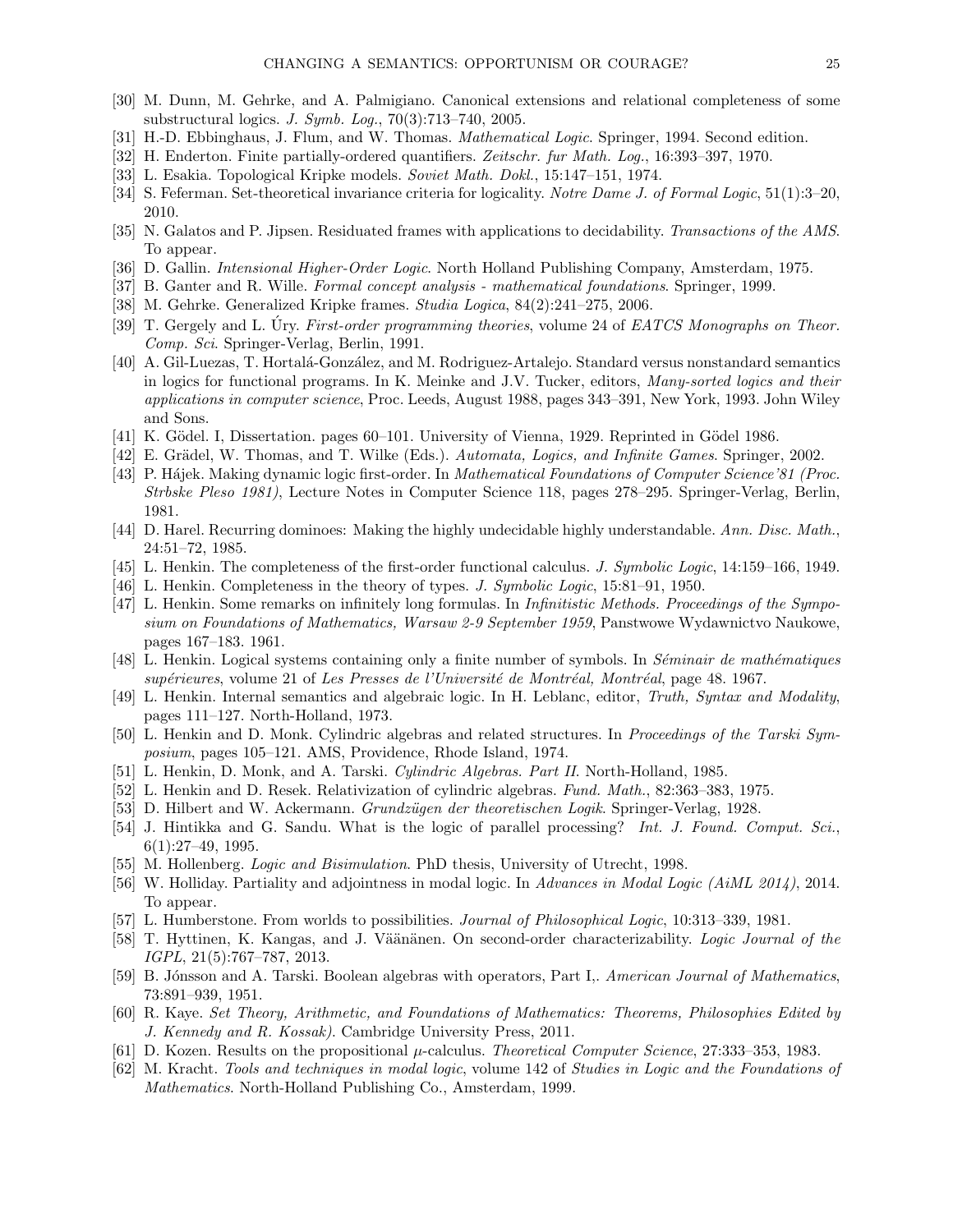- [63] K. Kunen. Set Theory. Studies in Logic and the Foundations of Mathematics 102. North-Holland, 1980.
- [64] P. Lindström. A note on weak second order logic with variables for elementarily definable relations. In The Proceedings of the Bertrand Russell Memorial Conference (Uldum, 1971), Bertrand Russell Memorial Logic Conf., pages 221–233, Leeds, 1973. To appear. An extended version available as ILLC Prepublication Series Report PP-2014-05.
- [65] E. Lopez-Escobar. Formalizing a non-linear Henkin quantifier. Fundamenta Mathematicae, 138(2):93– 101, 1991.
- [66] J. Madarász, I. Németi, and G. Székely. Twin paradox and the logical foundation of relativity theory. Foundation of Physics, 36:681–714, 2006.
- [67] K. L. Manders. First-order logical systems and set-theoretic definability. Dept. of Philosophy and Mathematics, University of Pittsburgh, pp.1-37, 1979.
- [68] A. Mann, G. Sandu, and M. Sevenster. Independence-Friendly Logic: A Game-Theoretic Approach. Cambridge University Press, 2011.
- [69] M. Manzano. Extensions of first order logic. Cambridge University Press, 1996.
- [70] M. Manzano. Henkin on completeness. In This volume. 2014.
- [71] V. Marra and L. Spada. The dual adjunction between MV-algebras and Tychonoff spaces. Studia Logica, 100(1-2):253–278, 2012.
- [72] R. Montague. Reduction of higher-order logic. In Theory of Models (Proc. 1963 Internat. Sympos. Berkeley), pages 251–264, Amsterdam, 1965. North-Holland.
- [73] A. Mostowski. A formula with no recursively enumerable model. Fundamenta Mathematicae, XLIII:125– 140, 1955.
- [74] I. Németi. *Free algebras and decidability in algebraic logic*. Doctoral Dissertation for the Hungarian Academy of Sciences, 1986. Translation of the relevant chapter is: Decidability of weakened versions of first-order logic. In Logic Colloquium92, Stanford, CSLI Pubications, 1995. pp.177–241.
- [75] A. Pasztor. Recursive programs and denotational semantics in absolute logics of programs. Theoretical Computer Science, 70:127–150, 1990.
- [76] V.R. Pratt. Chu spaces, 1999. Course notes for the School in Category Theory and Applications.
- [77] H. A. Priestley. Representation of distributive lattices by means of ordered Stone spaces. Bull. London Math. Soc., 2:186–190, 1970.
- [78] H. A. Priestley. Ordered topological spaces and the representation of distributive lattices. Proc. London Math. Soc., 24:507–530, 1972.
- [79] M. O. Rabin. Decidability of second-order theories and automata on infinite trees. Transactions of the American Mathematical Society, 141:1–35, 1969.
- [80] G. Sambin and V. Vaccaro. Topology and duality in modal logic. Ann. Pure Appl. Logic, 37(3):249–296, 1988.
- [81] L. Santocanale. Completions of µ-algebras. Annals of Pure and Applied Logic, 154(1):27–50, 2008.
- [82] L. Santocanale and Y. Venema. Completeness for flat modal fixpoint logics. Annals of Pure and Applied Logic, 162(1):55–82, 2010.
- [83] S. Simpson. Subsystems of Second Order Arithmetic. Cambridge University Press, 2010. Second Edition.
- [84] V. Stebletsova. Algebras, relations and geometries, an equational perspective. In Publications of the Zeno Institute of Philosophy, volume 32, 2000.
- [85] G. Székely. First-order logic investigation of relativity theory with an emphasis on accelerated observers. PhD thesis, Eötvös Loránd University, Faculty of Sciences, Institute of Mathematics, Budapest, 2009.
- [86] S. K. Thomason. An incompleteness theorem in modal logic. Theoria, 40(1):30–34, 1974.
- [87] J. Väänänen. Set theoretic definability of logics. In J. Barwise and S. Feferman, editors, *Model Theoretic* Logics, Studies in Logic and Practical Reasoning, pages 599–643. Springer, 1985.
- [88] J. Väänänen. Dependence Logic: A New Approach to Independence Friendly Logic. Cambridge University Press, Cambridge, 2007.
- [89] J. Väänänen. Second order logic or set theory? Bulletin of Symbolic Logic, 18(1):91–121, 2012.
- [90] R. L. Vaught. Sentences true in all constructive models. J. Symb. Logic, 25:39–53, 1960.
- [91] Y. Venema. *Many-dimensional modal logic*. PhD thesis, ILLC, University of Amsterdam, 1992.
- [92] Y. Venema. A dual characterization of subdirectly irreducible BAOs. Studia Logica, 77(1):105–115, 2004.
- [93] Y. Venema. Algebras and coalgebras. In P. Blackburn, J. van Benthem, and F. Wolter, editors, Handbook of modal logic, volume 3 of Studies in Logic and Practical Reasoning, pages 331–426. Elsevier, 2007.